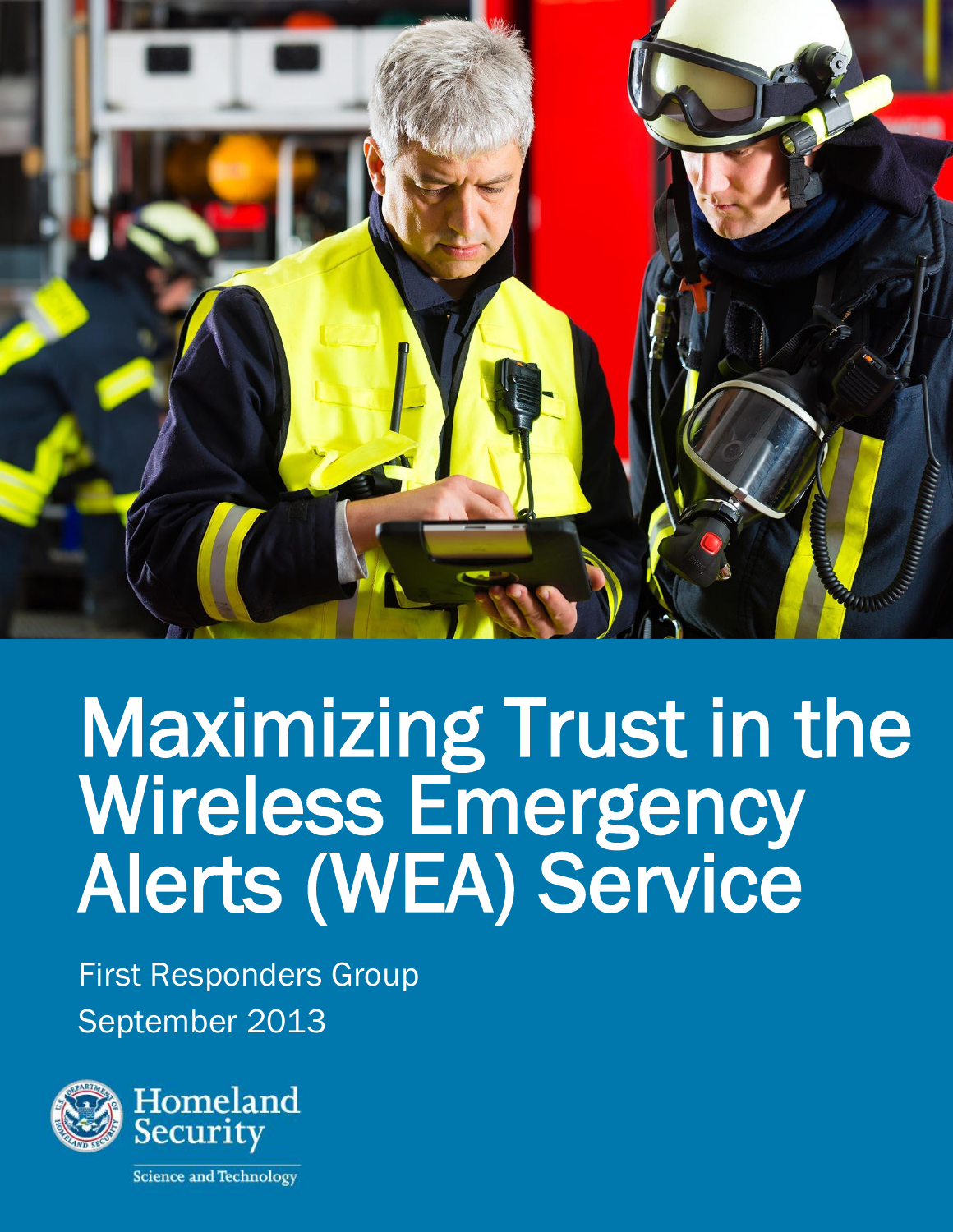

*TASK LEADS*  Carol Woody Robert Ellison

*INSTITUTE STAFF*  CERT® Division Software Solutions Division

## **Maximizing Trust in the Wireless Emergency Alerts (WEA) Service**

*Prepared for the U.S. Department of Homeland Security Science and Technology Directorate Support to the Homeland Security Enterprise and First Responders Group* 

CERT $^{\circ}$  is registered in the U.S. Patent and Trademark Office by Carnegie Mellon University.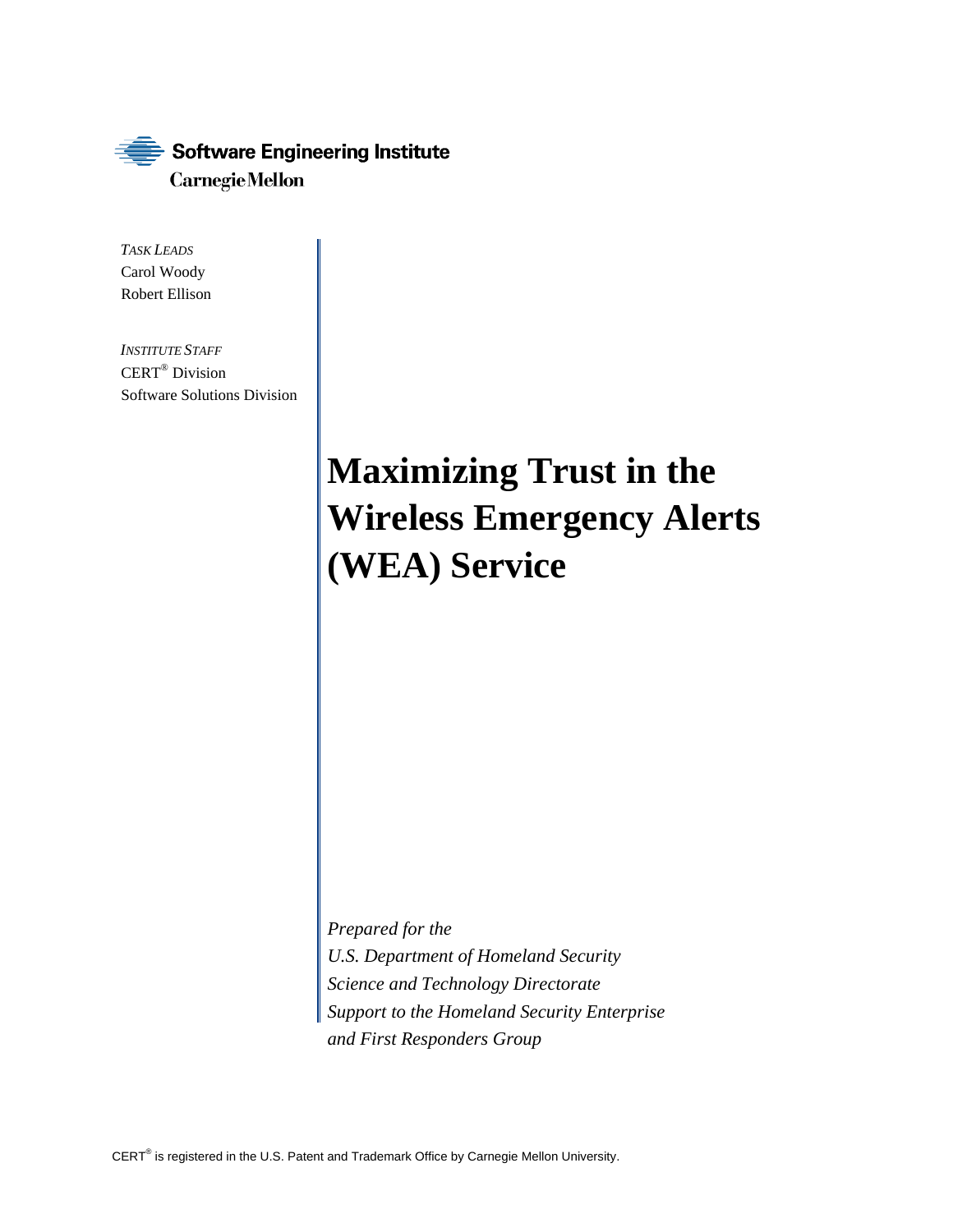#### **ACKNOWLEDGMENTS**

This material is based upon work funded and supported by the U.S. Department of Homeland Security (DHS) under Contract No. FA8721-05-C-0003 with Carnegie Mellon University for the operation of the Software Engineering Institute, a federally funded research and development center sponsored by the United States Department of Defense. The Government of the United States has a royalty-free government-purpose license to use, duplicate, or disclose the work, in whole or in part and in any manner, and to have or permit others to do so, for government purposes pursuant to the copyright license under the clause at 252.227-7013 and 252.227-7013 Alternate I.

Any opinions, findings, conclusions, or recommendations expressed in this material are those of the author(s) and do not necessarily reflect the views of DHS or the United States Department of Defense.

This material is provided "as is" without any warranty of any kind, either express, implied or statutory, including, but not limited to, any implied warranties of merchant ability, fitness for a particular purpose, or freedom from infringement. In no event shall the United States government or its contractors, including Carnegie Mellon University, or subcontractors, be liable for any damages, including, but not limited to, direct, indirect, special or consequential damages, arising out of, resulting from, or in any way connected with this material or its use or any provided documentation, whether or not based upon warranty, contract, tort, or otherwise, whether or not injury was sustained by persons or property or otherwise, and whether or not loss was sustained from, or arose out of the results of, or use of, this material. The United States government and Carnegie Mellon University disclaim all warranties and liabilities regarding third party content and distribute it "as is".

References herein to any specific commercial product, process, or service by trade name, trademark, manufacturer, or otherwise, does not necessarily constitute or imply its endorsement, recommendation, or favoring by Carnegie Mellon University or its Software Engineering Institute.

Copyright 2013 Carnegie Mellon University

For information about this publication or other Software Engineering Institute research, contact:

#### **Software Engineering Institute Carnegie Mellon University**

Customer Relations 4500 Fifth Avenue Pittsburgh, PA 15213-2612 USA Tel (412) 268-5800 • Fax (412) 268-5758 [www.sei.cmu.edu](http://www.sei.cmu.edu/)

#### **SEI Publication Number: CMU/SEI-2013-SR-032, DM-0000609**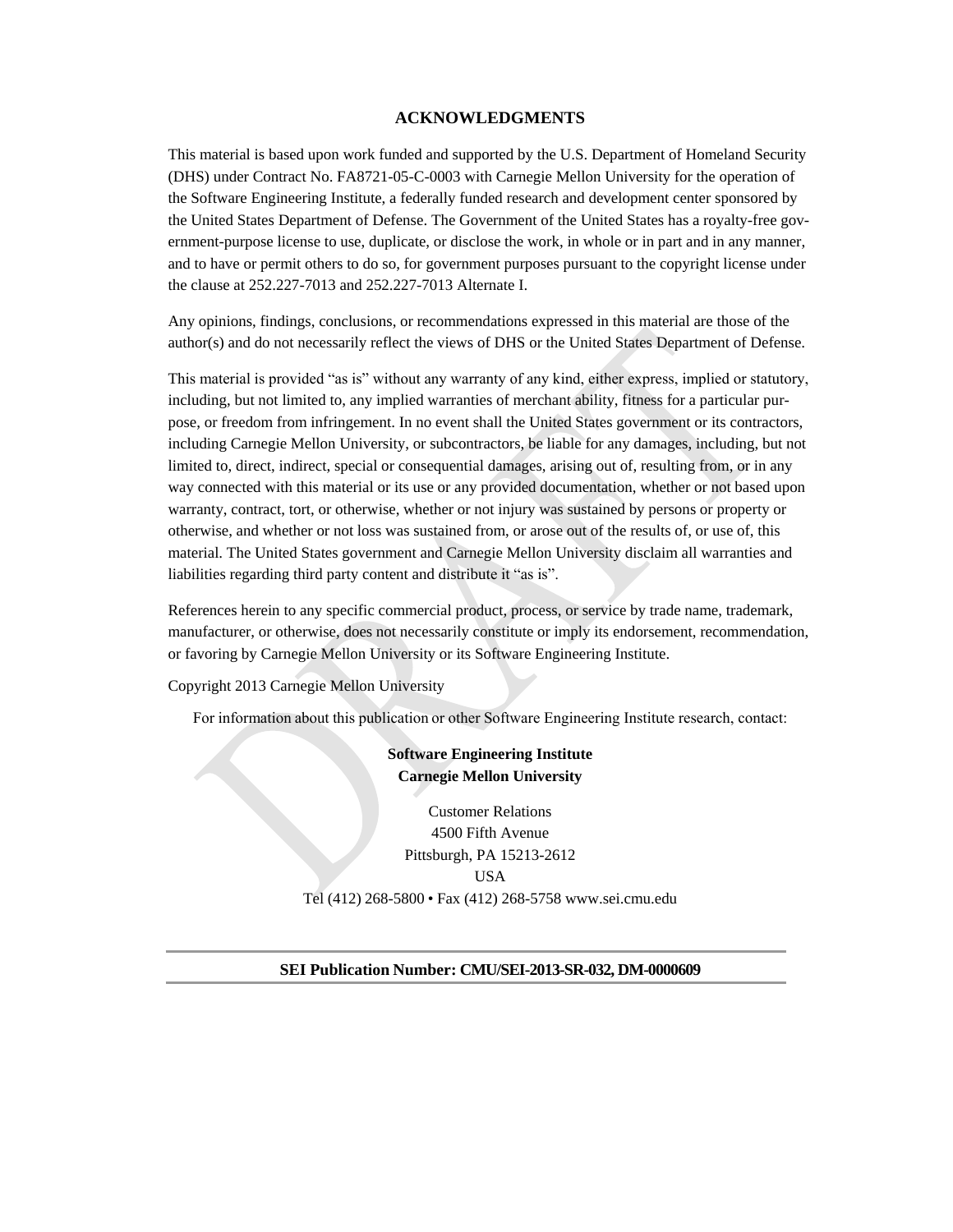## **Table of Contents**

| 1 | <b>Introduction</b>                                         |                                                                             |                   |
|---|-------------------------------------------------------------|-----------------------------------------------------------------------------|-------------------|
|   | 1.1                                                         | <b>Problem Statement</b>                                                    | 1                 |
|   | 1.2                                                         | Analysis of Trust Factors                                                   | 1                 |
|   |                                                             | 1.3 AO Trust Factors                                                        | 2                 |
|   |                                                             | 1.4 Public Trust Factors                                                    | 3                 |
| 2 | Factors Affecting Alert Originator Trust in the WEA Service |                                                                             |                   |
|   | 2.1                                                         | Appropriateness                                                             | 5                 |
|   | 2.2                                                         | Availability                                                                | 5                 |
|   | $2.3 -$                                                     | Effectiveness                                                               | $\overline{7}$    |
|   | 2.4                                                         | <b>Trusting a Shared Service</b>                                            | 8                 |
| 3 | <b>Factors Affecting Public Trust in the WEA Service</b>    |                                                                             |                   |
|   | 3.1                                                         | <b>Factors to Optimize</b>                                                  | 9                 |
|   | 3.2                                                         | <b>Factors to Minimize</b>                                                  | 10                |
|   | 3.3                                                         | Maintaining Trust in a Public Service                                       | 11                |
| 4 | <b>Recommendations</b>                                      |                                                                             | $12 \,$           |
|   | 4.1                                                         | Recommendations for AOs                                                     | $12 \overline{ }$ |
|   | 4.2                                                         | Recommendations for FEMA and CMSPs                                          | 13                |
|   | 4.3                                                         | Recommendations for Suppliers of Emergency Management and Alerting Software | 14                |
|   |                                                             | Appendix A Alert Originator Trust Factor Summary Descriptions               | 16                |
|   |                                                             | <b>Appendix B</b> Public Trust Factor Summary Descriptions                  | 18                |
|   | <b>References</b>                                           |                                                                             | 19                |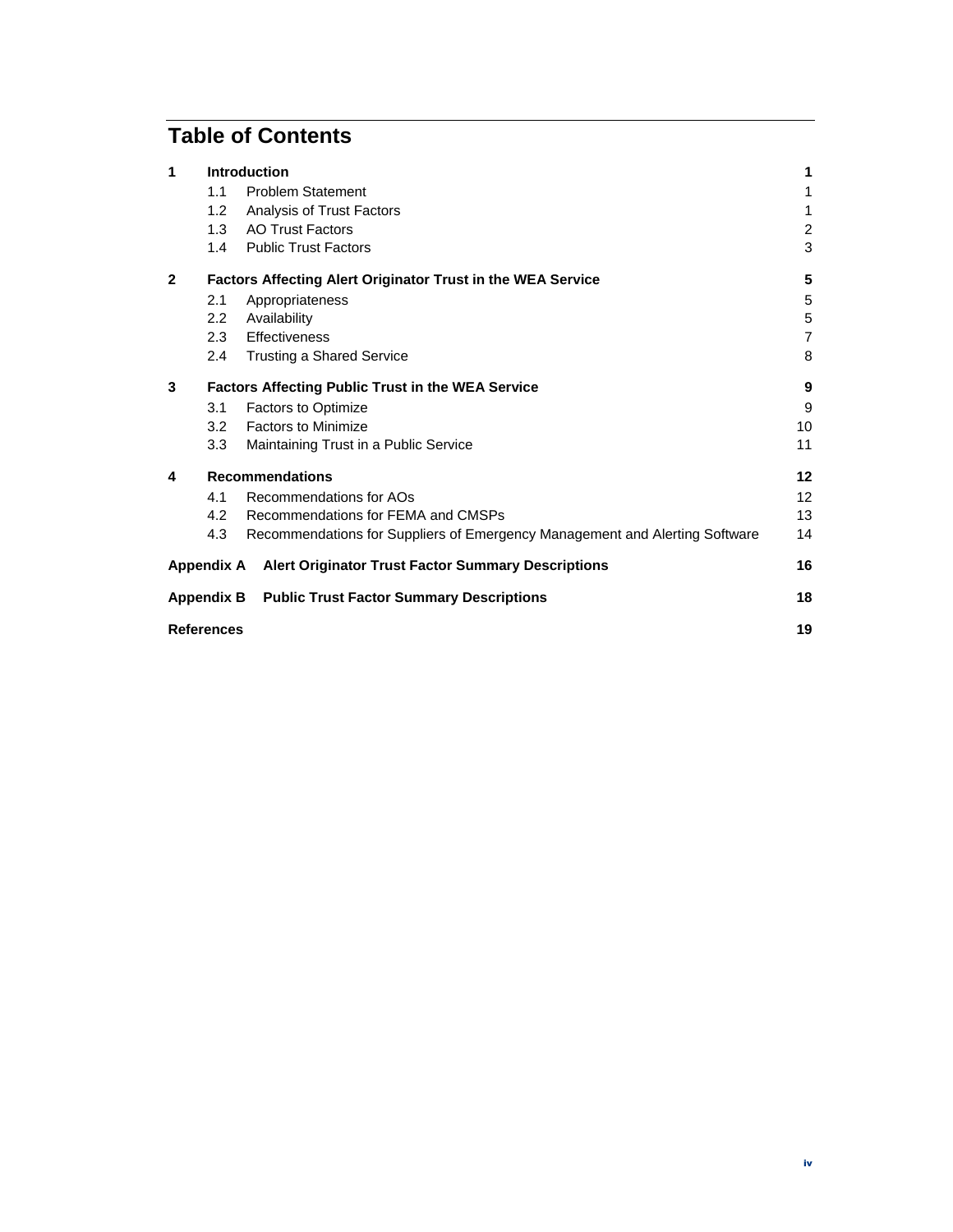## <span id="page-4-0"></span>**1 Introduction**

## <span id="page-4-1"></span>**1.1 Problem Statement**

Trust is a key factor in the effectiveness of the Wireless Emergency Alerts (WEA) service, formerly known as the Commercial Mobile Alert Service. Alert originators (AOs) at emergency management agencies (EMAs) must trust WEA to deliver alerts to the public in an accurate and timely manner. Absent this trust, AOs will not use WEA. The public must also trust the WEA service. They must understand and believe the messages they receive before they will act on them. The AOs, the EMAs, and the Federal Emergency Management Agency (FEMA) must all strive to maximize and maintain trust in the WEA service if it is to be an effective alerting tool.

Managing trust in WEA is not the responsibility of one individual or organization. Instead, it is the responsibility of the many stakeholders who are engaged with WEA. Managing trust requires attention and action from:

- The AOs to ensure that the service is used at appropriate times and that messages are correctly composed.
- FEMA to ensure that the Integrated Public Alert and Warning System Open Platform for Emergency Networks (IPAWS-OPEN) is operational and reliable.
- The commercial mobile service providers (CMSPs) to ensure that their systems process WEA messages accurately and quickly.
- Those who supply message generation software to the AOs to ensure that the software operates accurately, reliably, and efficiently.

## <span id="page-4-2"></span>**1.2 Analysis of Trust Factors**

The objective of the Software Engineering Institute's (SEI's) research into trust in WEA was to develop recommendations for WEA stakeholders (AOs, FEMA, CMSPs, and suppliers) that would enhance both the AOs' trust in the WEA service and the public's trust in the service and the alerts received. To develop these recommendations, SEI used the following process:

- 1. Identify factors that influence trust through review of prior alerting research and interviews with AOs and alerting experts.
- 2. Survey both AOs and the public to develop an understanding of the interactions between trust factors.
- 3. Model the relationships between the trust factors using mathematical and statistical techniques.
- 4. Using these models, simulate and evaluate numerous scenarios addressing various combinations of trust factor inputs on the resulting perceptions of trust.
- 5. Analyze the results of the simulations to identify the most significant factors influencing trust.

This document summarizes the results of this process. For a detailed discussion of the modeling and simulation processes supporting these results, see the reports *Wireless Emergency Alerts: Trust Model Technical Report* and *Wireless Emergency Alerts: Trust Model Simulations* [SEI 2013b, 2013c].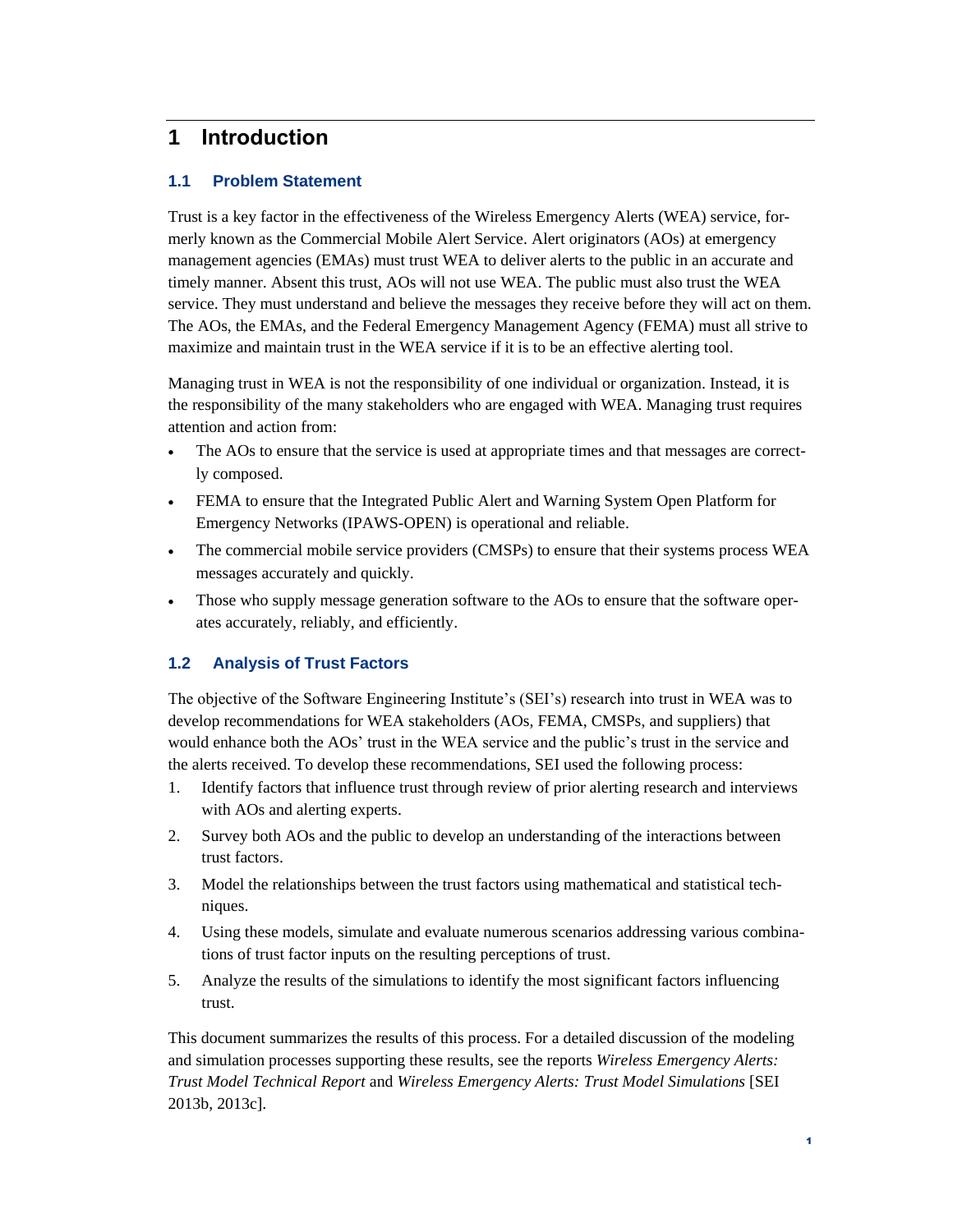## <span id="page-5-0"></span>**1.3 AO Trust Factors**

Many factors could influence an AO's decision to use WEA, including:

- **Security**: the degree of confidence that the WEA service is robust against attempted cyber attacks (e.g., spoofing, tampering, denial-of-service attacks)
- **System Reliability**: the degree to which AOs may depend on the WEA system to operate correctly when needed
- **Public Feedback History**: information received from the public regarding prior WEA messages (e.g., "thanks for warning me," "don't wake me at night")
- **Historical System Feedback**: information from the WEA service regarding prior performance (e.g., dissemination time, alert geolocation data)

For some factors, such as security, FEMA has requirements that an EMA and its contractors must satisfy. System reliability is a shared responsibility as it depends on the aggregate reliability of all system segments, including those that belong to the EMAs, FEMA, and CMSPs. Responding to public feedback is an AO's responsibility, but some aspects of historical system behavior, such as delivery time to recipient, depend on data that is only available from FEMA or CMSPs.

The SEI based the analysis of AOs' use of the WEA service on three key factors:

- **Appropriateness**: the suitability of WEA as an alerting solution within the context of a particular incident
- **Availability**: the ability of AOs to use the WEA service when needed
- **Effectiveness**: the ability of the WEA service to produce the outcomes desired by AOs

These factors combine to determine WEA utilization—the decision of AOs to use the WEA service[. Figure 1](#page-6-1) shows the factors that may influence each of these system attributes. Appendix A provides the factor definitions. Section [2](#page-8-0) describes the factors identified by the data analysis as significantly affecting the use of WEA.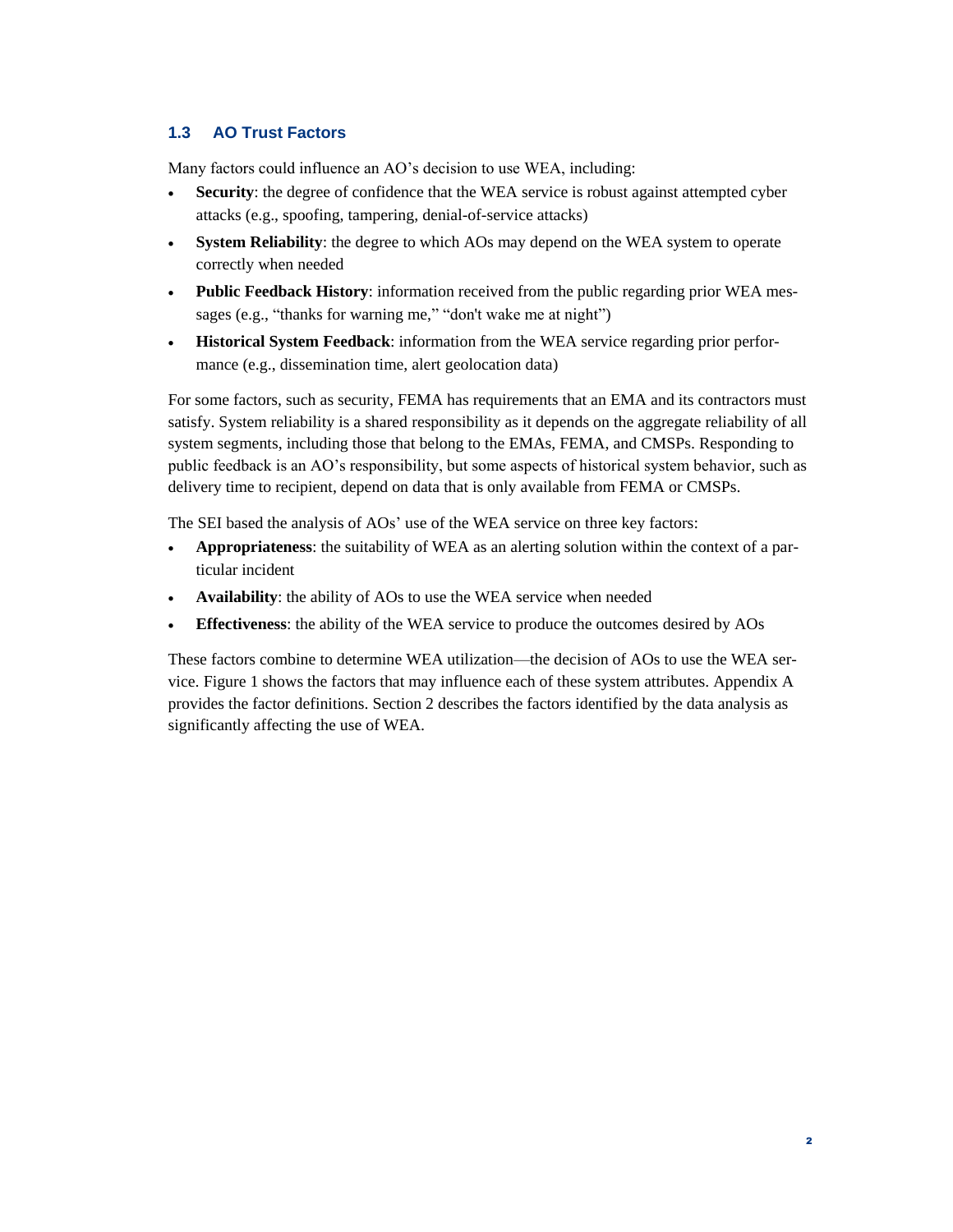

*Figure 1: Alert Originator Trust Factors* 

## <span id="page-6-1"></span><span id="page-6-0"></span>**1.4 Public Trust Factors**

An AO should be aware of how the EMA's procedures for issuing alerts can affect the public's willingness to respond to those alerts. The following are some of the factors that can affect public trust in WEA:

- **Public Awareness of WEA**: public knowledge of WEA prior to issuance of an alert, which can be developed through outreach via media channels (e.g., television news reports, radio news reports, newspaper stories)
- **Redundancy of Alerting**: information contained in the alert also available through other channels such as television and radio, newspapers, and social media
- **Lead Time Provided**: the amount of time between the issuance of the alert and the moment when the public must take action
- **Confirmation via Social Media**: the confirmation of information contained in the alert by others through social media networks such as Facebook and Twitter

The SEI analyzed the alerting service by considering a sequence of four recipient actions:

- 1. Read or listened to an alert
- 2. Understood the alert
- 3. Believed that the alert was credible
- 4. Acted on the alert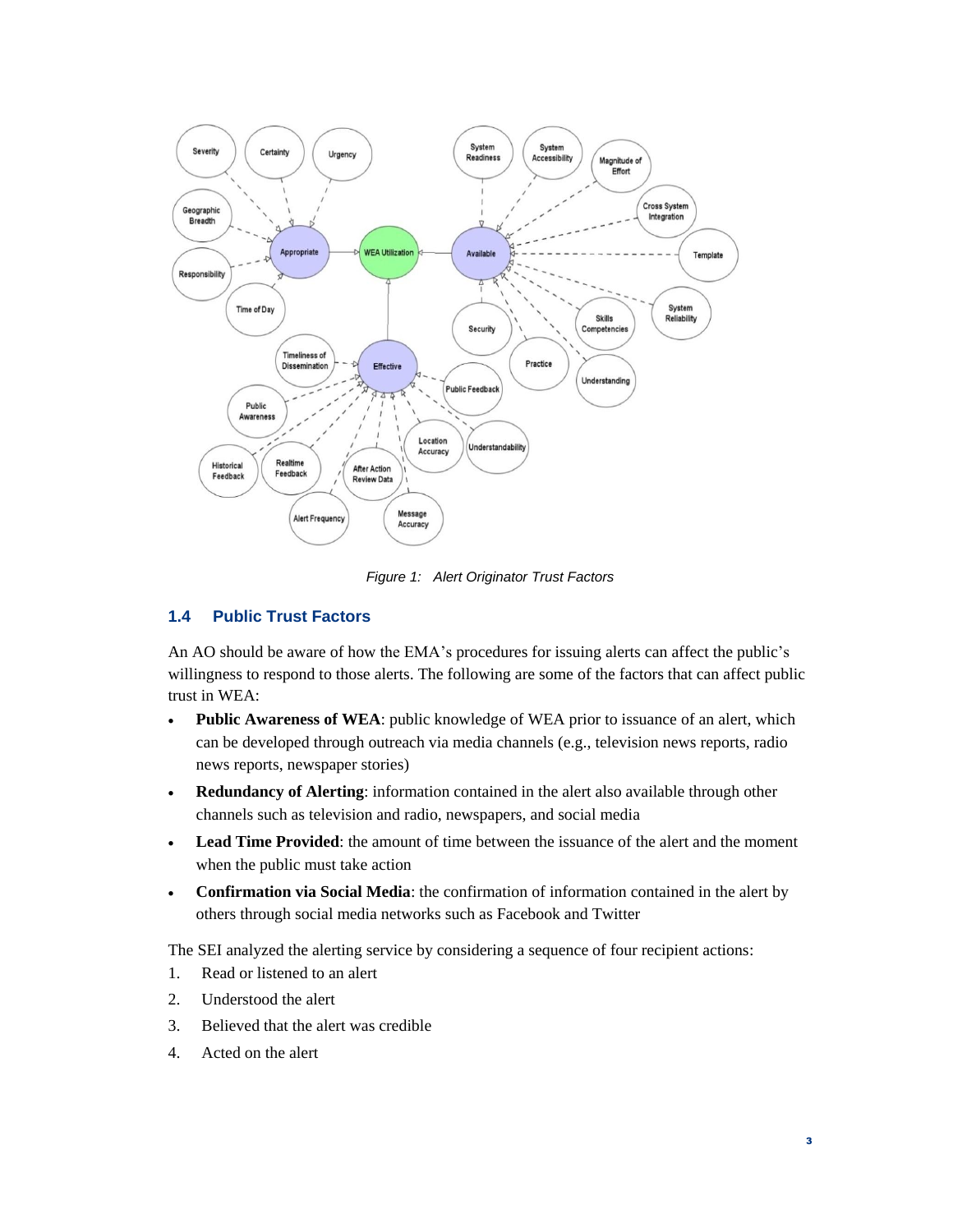[Figure 2](#page-7-0) shows the factors that the SEI considered for each of these actions. Appendix B provides the factor definitions. Section [3](#page-12-0) describes the factors identified by the data analysis as influencing desired recipient actions.

For example, an alert that concisely identifies those affected by it enables a recipient to immediately determine its relevance and should lead that recipient to act on the alert. Some factors can have both positive and negative effects. A recipient receiving redundant WEA messages via phone might consider them spam, but redundancy via multiple channels, such as radio and television, would confirm the credibility of the alert. Section [3](#page-12-0) identifies public trust factors that AOs should consider.



<span id="page-7-0"></span>*Figure 2: Public Trust Factors*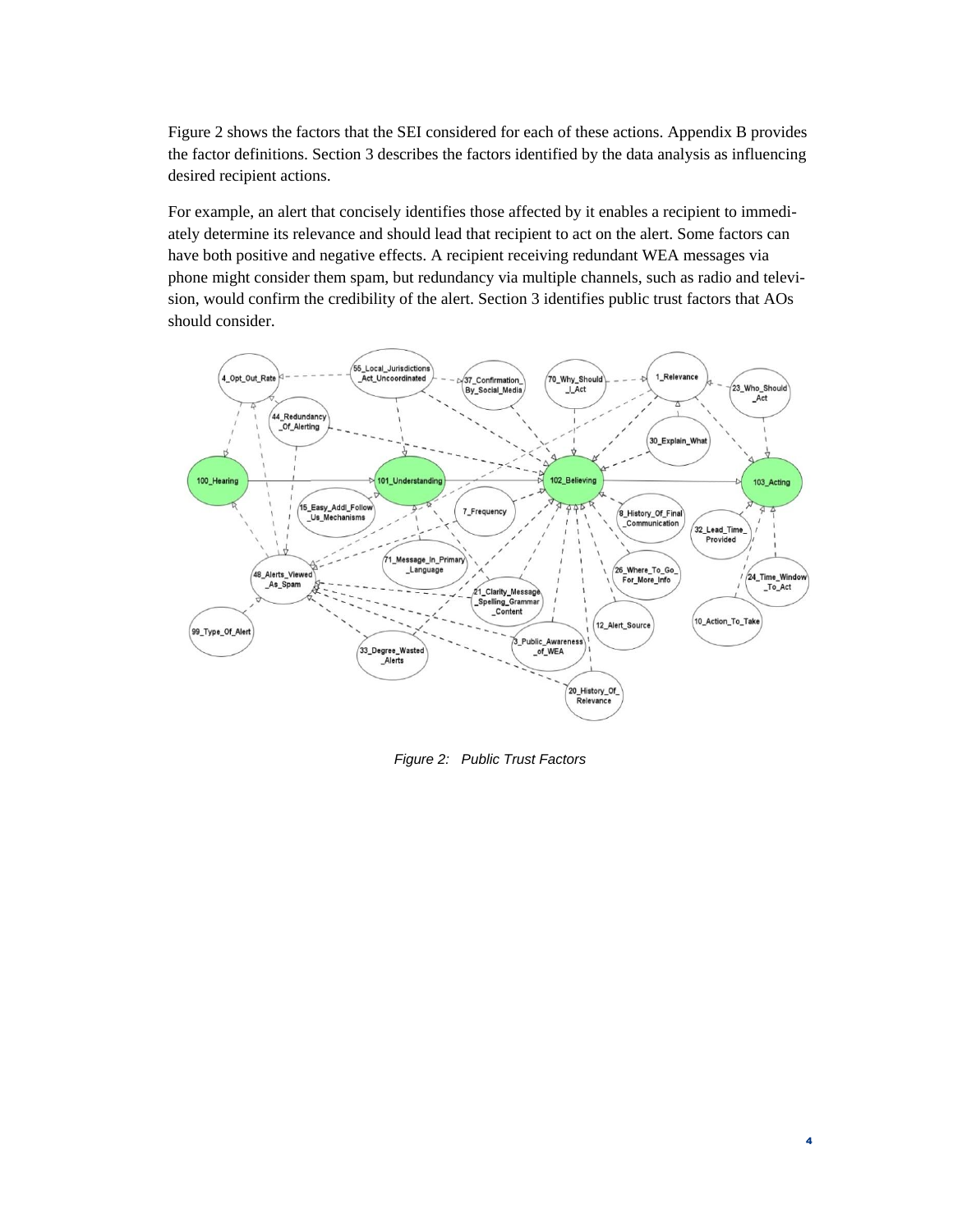## <span id="page-8-0"></span>**2 Factors Affecting Alert Originator Trust in the WEA Service**

The ultimate measure of AOs' trust in the WEA service is whether or not they use it. Based on an analysis of the AO trust model, maximizing AOs' use of the WEA service requires maximizing three key outcomes: appropriateness, availability, and effectiveness. Many factors influence each of these key outcomes, but the data from this study indicate a few that are particularly important. Because WEA is a shared service, AOs cannot control all aspects of these important factors. All WEA participants should seek opportunities for collaboration to bolster AOs' trust.

## <span id="page-8-1"></span>**2.1 Appropriateness**

**Severity and Urgency.** WEA is intended for use only in the most serious emergency events. The severity of the incident must be classified as either extreme or severe, posing an extraordinary or significant threat to life or property. The urgency of the incident must be classified as either immediate or expected, requiring action immediately or within the next hour. The trust model confirms the importance of these constraints. Messages issued by AOs must pertain to imminent issues that have a high impact and require prompt attention. Since this type of alert is typically infrequent, EMAs should have clear AO approval and WEA usage procedures in place to make appropriate use of WEA. In some cases, AOs may access the WEA service through integrated alerting software that issues notifications through WEA and other channels (e.g., the Emergency Alert System, Twitter, and Reverse 911). For some incidents, alerting via some of these other channels may be appropriate, while alerting through WEA is not. In these cases, the integrated software must enable AOs to determine independently when a WEA message is appropriate.

**Certainty.** WEA is intended for use only for incidents with a high degree of certainty. The certainty of the incident must be classified as either observed (determined to have occurred or to be ongoing) or likely (a probability of occurrence greater than 50 percent). Again, the trust model confirms the importance of this constraint. Alerts to be issued using WEA need to be verifiable. The AO will need information from reliable sources to confirm the immediacy of the event in order to issue a WEA message. It is important that sources provide information with sufficient timeliness for the AO to make use of WEA.

**Geographic Breadth.** AOs will use WEA if alerts can be targeted to the size and location of the geographic region impacted by the emergency event. The current county designations are effective in some cases, but not all. For some states, counties are huge, and notifications for an emergency in the far corner of a county send useless information to many who are hundreds of miles away and can be annoyed by the intrusion. In major metropolitan areas where the distances are smaller but population density is higher, current WEA geographic granularity may result in many people receiving alerts for a localized event that is not relevant to them. Section [3](#page-12-0) details how continued receipt of these irrelevant alerts desensitizes the public to the alerting process, increases the likelihood that recipients will opt out of receiving future alerts, and reduces the overall likelihood that they will receive and respond to future alerts that are indeed relevant to them.

### <span id="page-8-2"></span>**2.2 Availability**

**Security.** Security of the WEA system is a factor shown by the AO trust model to be important to the availability of WEA. Threats to security can exist within alert generation technology (hard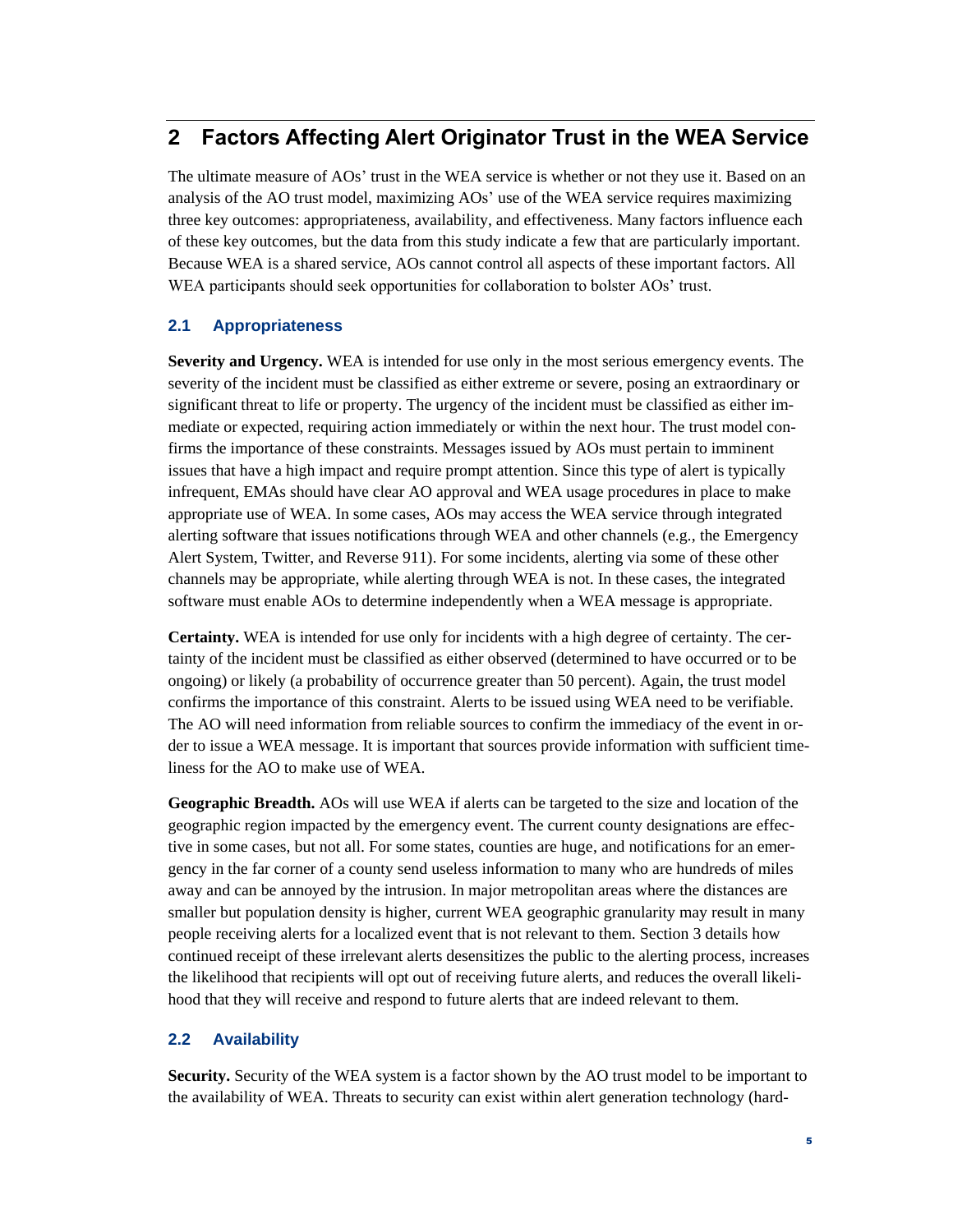ware, systems, and software) or due to insecure integration of the WEA capability with other EMA systems, poor operational security practices, or user computing activities. An EMA, or external security experts whom the EMA engages, should perform risk assessments periodically to ensure that the alerting capability is adequately secure. EMAs should conduct these risk assessments annually.

In signing the Memorandum of Agreement for access to IPAWS-OPEN and the WEA capability, an EMA agrees to meet a set of security responsibilities specified by FEMA. By implementing these security controls, AOs will protect their alert generating systems from misuse. A compromised alert generating system could overload the IPAWS-OPEN message validation and verification capability and delay processing of legitimate input. Also, FEMA assigns each EMA an electronic certificate that identifies the sender of an alert to IPAWS-OPEN and authenticates each submission. Protecting the certificate so that only properly authorized messages are sent to FEMA for distribution to CMSPs is an important responsibility of each AO. Trust in WEA would diminish if an unauthorized person could send inaccurate and inappropriate WEA messages using a stolen certificate.

Many EMAs will purchase alert generating products and services instead of building their own. AOs must ensure through their vendor selection and contracting processes that the chosen products fulfill the security responsibilities. For many products, the vendor controls the software that creates the messages for submission to IPAWS-OPEN. In this case, an EMA must give its electronic certificate to the vendor so that IPAWS-OPEN will recognize the message as legitimate. The EMA must transfer its certificate securely to the vendor and ensure that the vendor has proper protections in place to keep the certificates secure.

**System Accessibility.** The AO trust model identified system accessibility as a critical factor for AO trust. Accessibility is reduced if WEA is accessible only from a few dedicated terminals within the AOs' offices. Due to the infrequency of WEA message issuance, familiarity with the operation of these terminals will be limited, potentially resulting in delays and inaccuracies in alert issuance. Accessibility improves if AOs can access the WEA service through integration with other alerting and emergency management applications that they use more frequently. In our discussions with AOs, many of them expressed a desire for even greater accessibility such as accessing the WEA service remotely from the scene of an incident. Although we are currently unaware of any alerting software that supports this type of remote access, it is a feature that may warrant investigation by suppliers of alerting software. Because security is also important and remote access to system capabilities can provide opportunities to an attacker as well as a legitimate user, system access must be constructed to ensure that security is appropriately maintained with increased accessibility.

For vendor-provided alerting solutions, AOs must ensure through their vendor selection and contracting processes that the chosen solution provides sufficient system accessibility with appropriate security controls.

**System Reliability.** In order to trust WEA, the AO must know that the system will operate reliably and transmit WEA messages successfully. Since WEA messages are expected to be infrequent, trust based on system reliability should be established through testing and not actual system use. AOs will need to confirm the reliability of the alert generation system and the connection to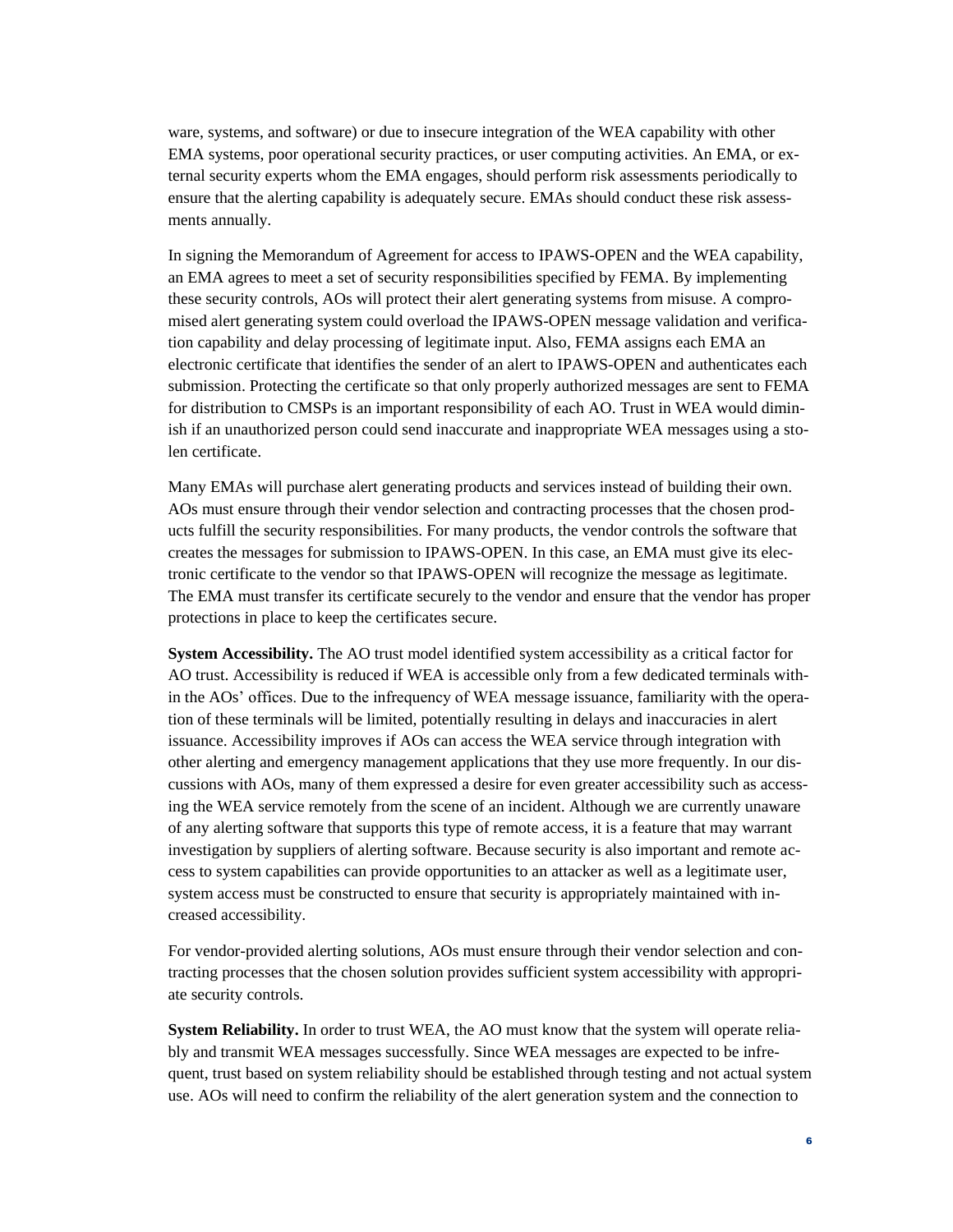IPAWS-OPEN that are under the EMA's control. AOs will also need to establish trust in the operational reliability of IPAWS-OPEN and the connections through IPAWS-OPEN to CMSPs, which are not under the EMA's control.

If the AO uses vendor-provided solutions, mechanisms for the vendor to ensure the reliability of the alert generation capability and connections to IPAWS-OPEN should be one of the considerations in vendor selection, contracting, and performance monitoring.

AOs should also consider periodic testing of the processes that they use in issuing an alert. At a minimum, such testing should address the decision process for alert issuance, the approval process for alert issuance, and the alert creation process.

**Cross-System Integration.** Many EMAs handle complex alerting mechanisms that include interfaces with television and radio broadcasting, highway signage, and telephone capabilities such as Reverse 911. Cross-system integration, such that WEA becomes an integral part of the operational environment, will increase AO trust and use. Many suppliers of emergency management and alerting software products will add the WEA capability to their products to provide seamless integration for their AO customers. Not all alerts will justify WEA use. Therefore, the EMA will need to structure its processes, procedures, and system capabilities so that it has mechanisms in place to take advantage of the WEA distribution channel appropriately.

### <span id="page-10-0"></span>**2.3 Effectiveness**

**Timeliness of Dissemination.** Timeliness of the message receipt ranked high in trust considerations. The AOs control only part of the overall message flow to the recipient but must ensure that their actions and systems do not impede the flow. The approval process for using WEA cannot be so cumbersome and time consuming that it delays message submission. Error handling and recovery when IPAWS-OPEN rejects messages must be well-integrated parts of the message flow so problems are identified and addressed quickly. FEMA could support the AOs' measure of timeliness by providing IPAWS-OPEN distribution information periodically to each EMA for its message submissions.

**Message Accuracy.** AOs will use WEA if they trust its ability to disseminate correct alert information to the intended audience. The ability to structure a correct message and accurately establish a target audience for message dissemination is very important to AOs' use of WEA. AOs can select a structure of flag settings for message content (Urgency, Severity, Certainty, Event Code, Expiration, and Response Type), and IPAWS-OPEN will generate the actual message (default mode). If an EMA chooses this mode, AOs need to review these options to ensure that they can appropriately generate the alerts that they would send through WEA from the available choices. EMAs can also choose to issue messages as text strings that IPAWS-OPEN sends to CMSPs unchanged.

Vendor software may handle message content choices for the AO. Mechanisms for the vendor to ensure message accuracy from its alert generation capability, accuracy of recipient selection, and accuracy in structuring this information for dissemination through IPAWS-OPEN should be part of the consideration in vendor selection, contracting, and performance monitoring.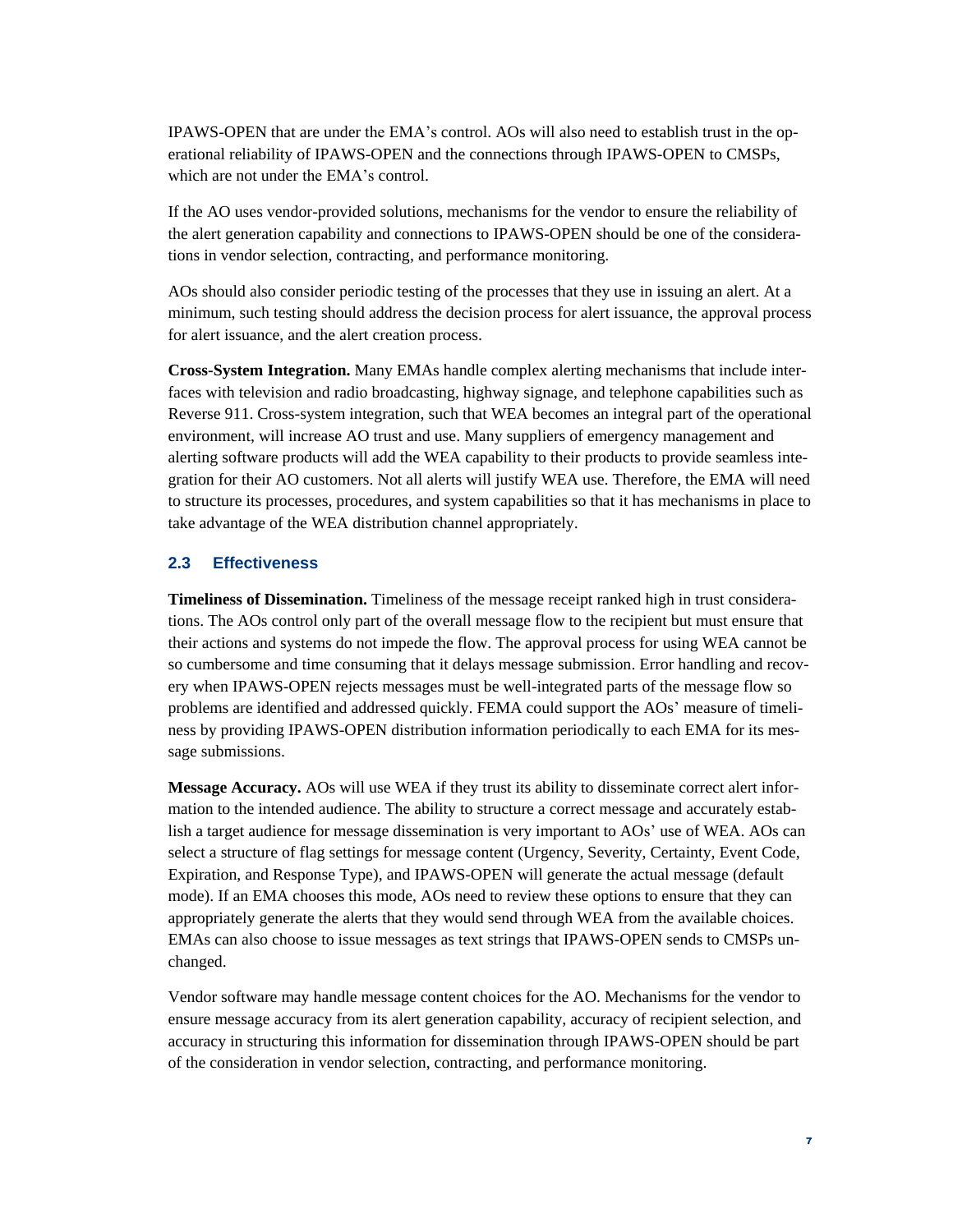FEMA could support the AOs and build trust by providing IPAWS-OPEN feedback to each EMA about message distribution. The CMSPs could increase AO trust in WEA message accuracy through increased transparency about message distribution.

**Historical Feedback.** Knowledge gained from after-action review and analysis of WEA usage will contribute to building trust through the assembly of a track record of effective use. AOs need both public feedback and system feedback to substantiate the use of WEA over time. Trust is enhanced by feedback showing that messages are received in a timely manner and properly understood. When a vendor controls the submission capability, the AO should require the vendor to provide history information to build trust in its products and services as well as in WEA. The AO should include this feedback requirement in the contract to ensure vendor responsiveness.

#### <span id="page-11-0"></span>**2.4 Trusting a Shared Service**

In addition to optimizing the factors discussed previously, AOs must also remember that WEA is a service shared by many EMAs across the country. Problems or misuse of the service by a few can impact the trust of all. Evaluation criteria for success and mechanisms for identifying and correcting problems need to be in place from the start to build AO trust that the system can meet their needs. Current information sharing is fragmented, and this limited transparency among AOs will impact trust. FEMA has assigned approval of EMAs to each state, but states do not control America's Missing: Broadcast Emergency Response (AMBER) and weather alerts, which make up the majority of WEA use. A governing board with participants that include representatives from state EMAs as well as FEMA, the National Weather Service (NWS), the National Center for Missing & Exploited Children, and CMSPs should be considered to formalize the long-term control and monitoring of WEA and provide an effective means of information sharing among the many WEA participants.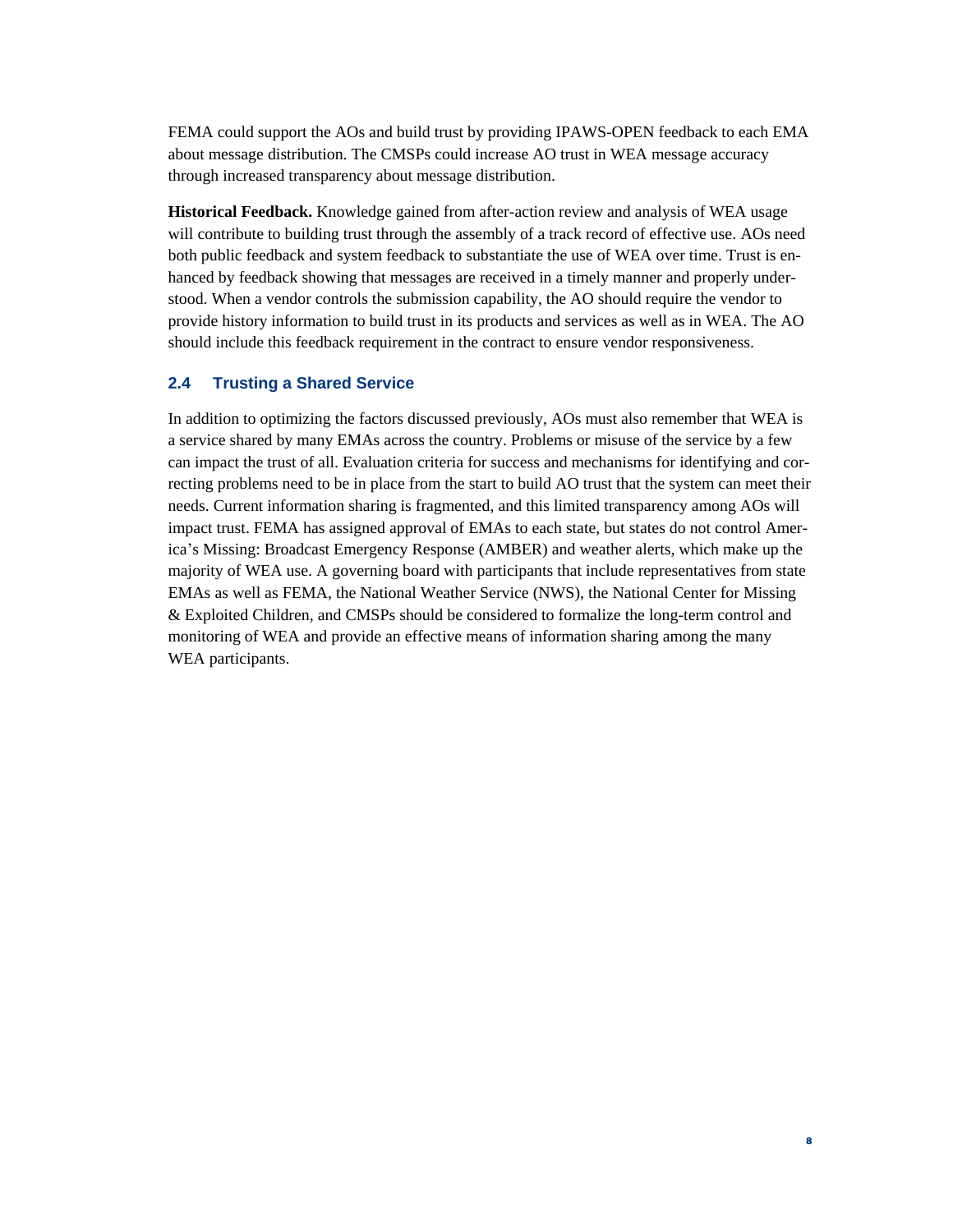## <span id="page-12-0"></span>**3 Factors Affecting Public Trust in the WEA Service**

The SEI analyzed public trust by considering the factors that could affect the following responses of a recipient:

- Read or listened to an alert
- Understood the alert
- Believed that the alert was credible
- Acted appropriately on the alert

A recipient could read and understand an alert and then appropriately ignore it if it was not applicable. The desired outcome for the WEA service is that recipients affected by an alert take appropriate actions. The most important factors are those that, when present in an alert, increase the likelihood that affected recipients will act and, when absent in an alert, increase the likelihood that affected recipients will ignore the alert.

## <span id="page-12-1"></span>**3.1 Factors to Optimize**

Some factors increase public trust in the alerting service and hence increase the likelihood that recipients will act on applicable alerts. AOs should optimize these factors as much as possible. The analysis of the simulations performed for this study showed that the factors in [Table 1](#page-12-2) encouraged recipients to respond appropriately.

The message content was a key factor determining the trustworthiness of the message. Factors of particular importance included:

- A message devoid of grammar and spelling errors
- An explanation of why that action should be taken
- A clear statement of the action that the recipient should take
- A message in the primary language of the recipient

| Factor                                          | <b>Description</b>                                                        | <b>Comments</b>                                                                                                                                                                                                                             |
|-------------------------------------------------|---------------------------------------------------------------------------|---------------------------------------------------------------------------------------------------------------------------------------------------------------------------------------------------------------------------------------------|
| Clarity of message,<br>spelling, and<br>grammar | The degree to which an<br>alert is free of grammar<br>and spelling errors | Poor grammar and spelling can lead a recipient to treat an alert<br>as spam.                                                                                                                                                                |
| Explanation of why<br>I should act              | A justification for the<br>action stated in the<br>alert                  | The explanation provided must follow constraints limiting the<br>message size to 90 characters. A follow-up alert providing more<br>information or a referral to a source of additional information in<br>the first alert may be necessary. |
| Action to take                                  | A definitive statement<br>of action that recipients<br>should take        | The surveys showed that it was not enough to tell people to stay<br>indoors during a hazardous materials event. The response was<br>much better if an alert told them to stay indoors "to avoid chemi-<br>cal exposure."                    |
| Message in primary<br>language                  | The alert is provided in<br>the primary language<br>of the receiver       | Even if respondents understood the language of the alert, if that<br>language was not their primary language, response was reduced.                                                                                                         |

<span id="page-12-2"></span>*Table 1: Important Message Content Factors* 

The SEI analysis showed that the message has to be well written such that it clearly expresses the individuals affected, the reason for an action, and the recommended response. A message written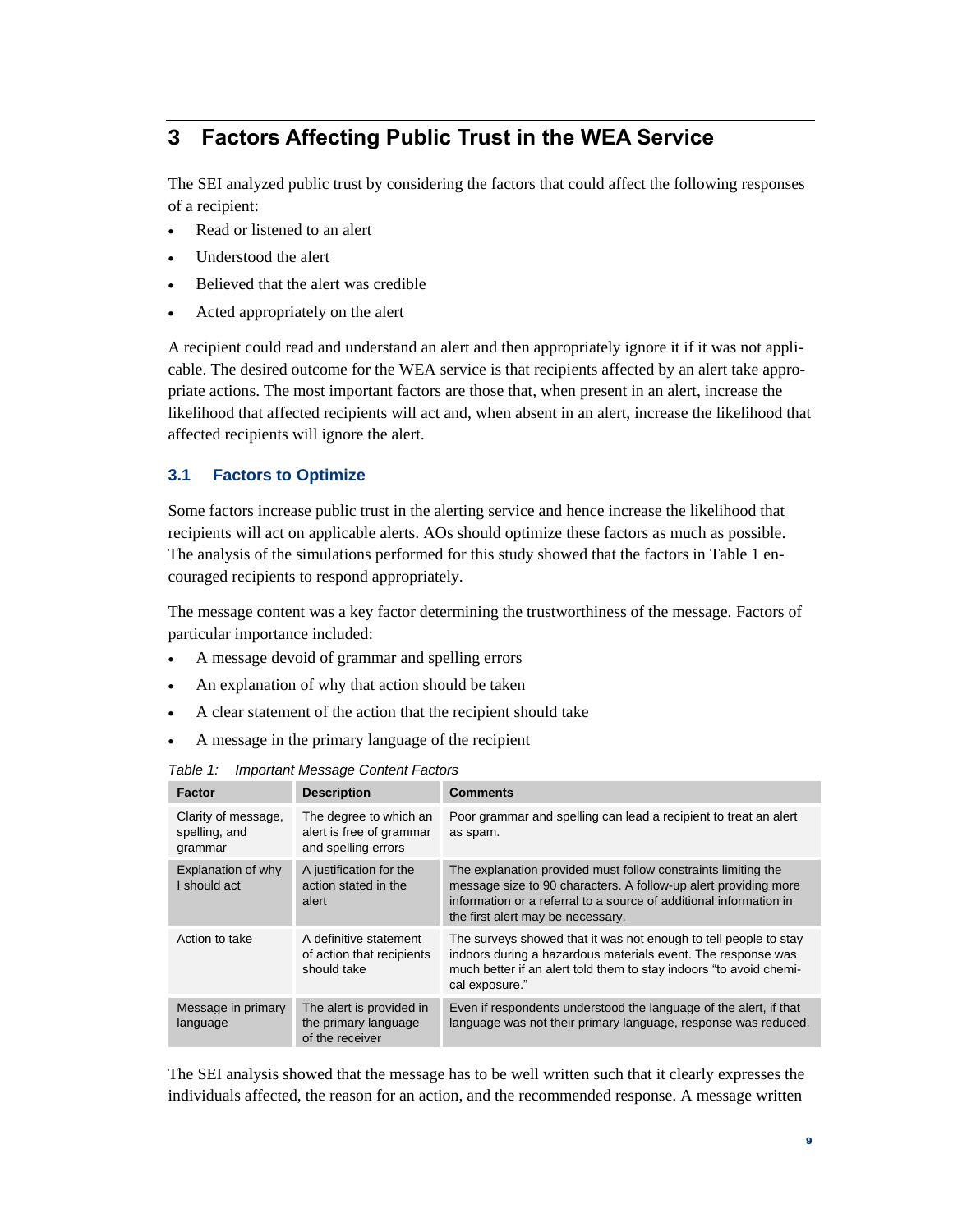in a recipient's primary language increases the likelihood that it will satisfy those message criteria.

Selected factors can be important for a specific response. The SEI analysis suggested that understanding was closely coupled with recipients' ability to determine from an alert why they should act. The lead time provided by an alert also significantly affects action. In addition, the SEI analysis showed that using multiple channels for alerts, such as radio and television, provided external confirmation for the credibility of an alert.

Poor composition and spelling errors could confuse a recipient, but the negative effect on message credibility and on the professionalism for an AO is equally important. There is a significant risk that poor composition and spelling errors will lead a recipient to assume that an alert is spam and ignore it.

An AO has control over message content, but the 90-character maximum size constraint affects how the message is written. That restriction increases the importance of describing how to find additional information such as including a statement about consulting local news sources. Highseverity events with short lead times could require multiple alerts to provide the necessary information.

#### <span id="page-13-0"></span>**3.2 Factors to Minimize**

Some factors reduce public trust in the alerting service and hence increase the likelihood that recipients will ignore applicable alerts. AOs should minimize these factors as much as possible. A number of these factors arise from operational deficiencies such as:

- Too many previous alerts not applicable to a recipient
- Inaccurate, insufficient, or confusing information in earlier alerts
- Excessive delays in delivering previous alerts
- Bogus alerts following a security compromise of a WEA site

Section [2](#page-8-0) covers these factors in detail.

Lack of coordination of alerts among local jurisdictions can increase the frequency of alerts, lead to confusion and misinformation, and raise credibility concerns for all operations. Within any jurisdiction, multiple agencies may possess the authority to issue alerts. For example, within a municipality, the municipality EMA, the county EMA, the state EMA, and other state or national agencies may all have the authority to issue alerts. To avoid confusion, each agency must understand which agency has the responsibility to issue an alert and under what circumstances. This understanding is best accomplished with interagency agreements that define alerting responsibilities and regular communication among agencies. AOs must also consider interactions with neighboring jurisdictions. Since geographic distribution of WEA messages is largely influenced by cell tower location, often alerts issued in one jurisdiction will be received in neighboring ones. AOs should establish processes and communication channels with neighboring jurisdictions to notify them when an alert is being sent, enabling them to prepare for public response to the alert (e.g., calls to the 911 call center). For in-depth information on this topic, refer to the "WEA Governance Guide" in the report *Best Practices in Wireless Emergency Alerts* [SEI 2013a].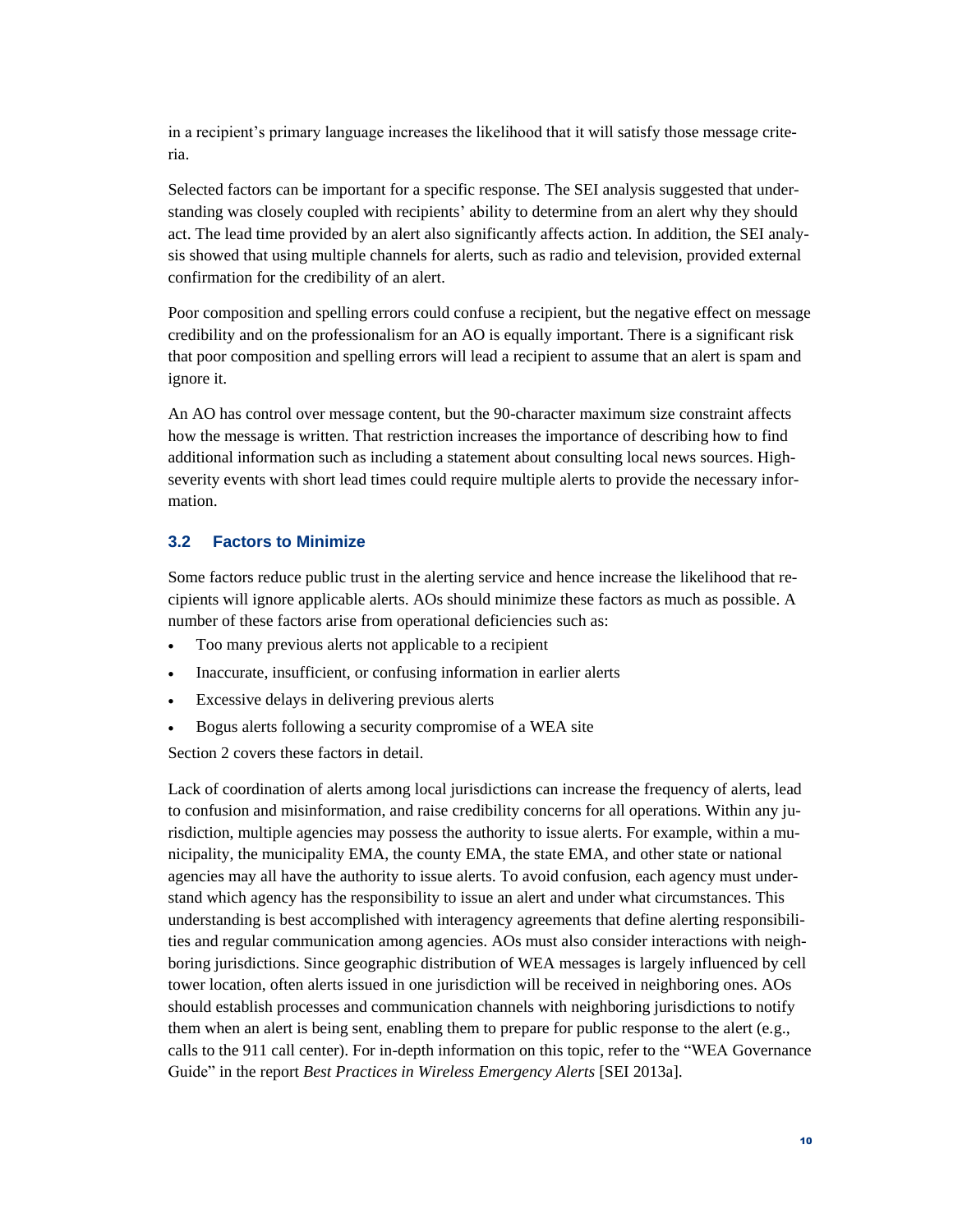#### <span id="page-14-0"></span>**3.3 Maintaining Trust in a Public Service**

Analysis of the trust factors showed that a recipient acting on an applicable alert is highly correlated with messages that are free of grammar and spelling errors, provide a justification for and a clear statement of the action to be taken, and are written in the recipient's primary language.

WEA messages are infrequently sent, and the trust that a recipient has for the WEA service could be influenced by just a few instances. While a successful alert requires that an AO give attention to multiple factors, inattention to just one factor in a single alert can reduce the credibility of the service.

With some incidents, such as fire- and weather-related events, high uncertainty leads to alerts based on the worst case scenario. In these instances, subscribers may act on a message and find that the action was unnecessary. To avoid losing subscribers, it is important to improve public awareness of the service so users understand how it works and when to act.

Analysis also showed that people are more likely to trust WEA if they can validate the alert information from other sources. Social media platforms, such as Twitter, are good channels for distributing additional alert information about the event precipitating the WEA message. For example, such media provided information on conditions during the northeastern weather emergencies (e.g., in the fall of 2012, including Hurricane Sandy). In addition, social media services may be able to provide feedback on the public reaction to an alert, enabling EMAs to track the public's reaction to an alert's content and actual response (e.g., incident area evacuation, incident area avoidance). This feedback will help AOs handle follow-up alerts about the event and future alerts.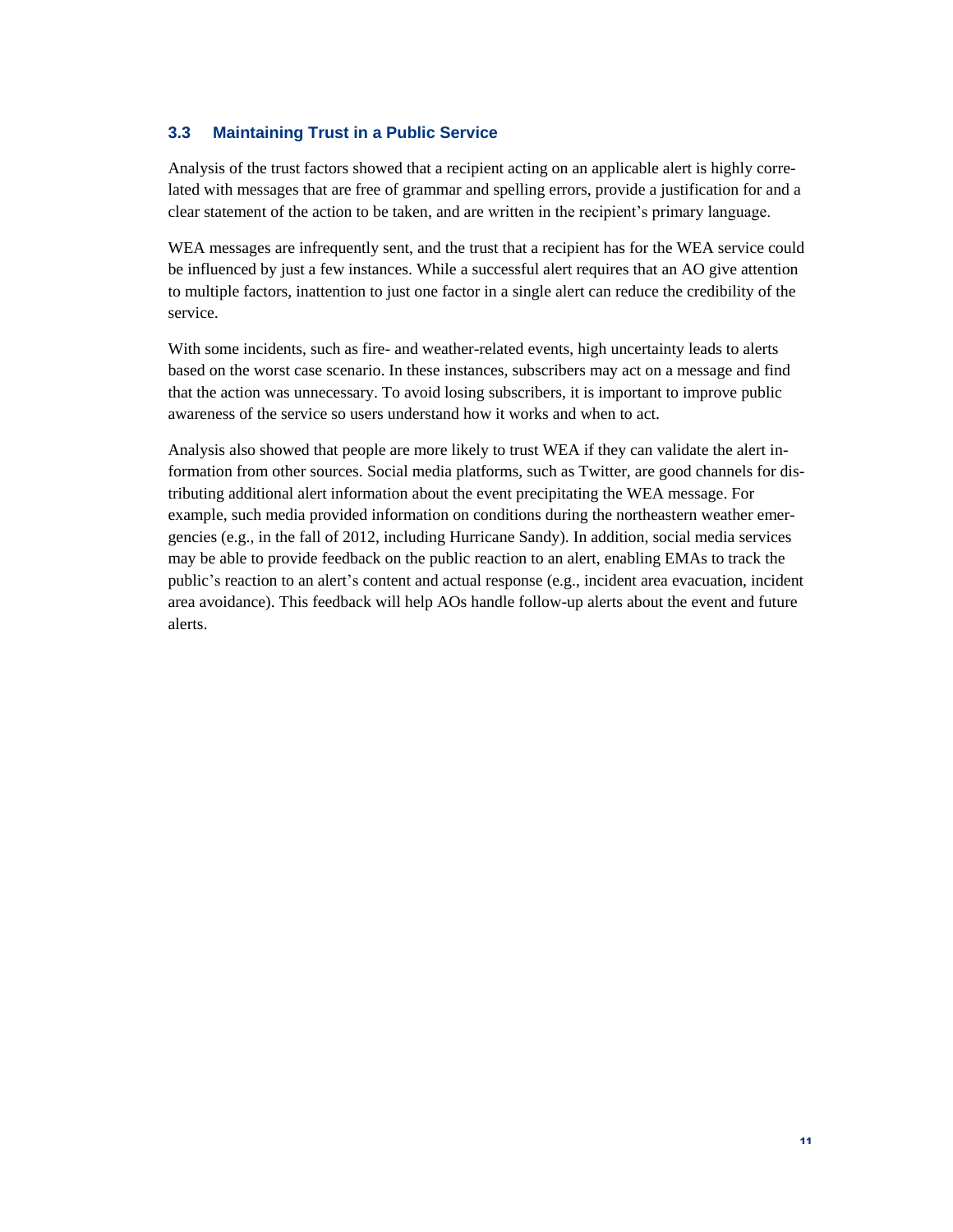## <span id="page-15-0"></span>**4 Recommendations**

Combining the findings from both the AO and public trust models, we offer the following recommendations for WEA stakeholders.

## <span id="page-15-1"></span>**4.1 Recommendations for AOs**

- 1. Use WEA only for the most urgent incidents.
- 2. Use WEA only for the most severe incidents.
- 3. Use WEA only for the most certain incidents.
- 4. Match geographic distribution as closely as possible to the affected area. People receiving alerts who are not impacted by the incident will consider the alerts irrelevant. Repeated irrelevant alerts will desensitize people to alerts in general and may drive them to opt out of receiving future alerts. Ensure that alerts are as focused as possible on affected areas. Weigh the benefits of alerting those impacted by an incident against the detriments of alerting those not impacted.
- 5. Establish a comprehensive security plan to protect both physical and electronic access to your alert generation capability. The security plan should include the acquisition and operation of all system and software components. Plan security for outsourced services, such as network management, or ensure that the supplier does. The security plan should include an annual security risk assessment because cyber threats evolve.
- 6. When acquiring or developing WEA message generation software, consider software reliability (i.e., the creation and transmission of messages in a timely and accurate manner). Survey responses from AOs indicated reduced willingness to use WEA as reliability declined from 99.9 percent to 99 percent to 90 percent.
- 7. If issuing WEA messages using the default method of construction, study the WEA specifications to understand the mapping between Common Alerting Protocol (CAP) inputs and the resulting WEA message. In the default mode of issuing WEA messages, IPAWS-OPEN automatically constructs the alert message as a standard combination of phrases derived from your data in the CAP fields defining Urgency, Severity, Certainty, Event Code, Expiration, and Response Type. In these cases, it is important for you to know what message will result from your inputs.
- 8. If issuing WEA messages using Commercial Mobile Alert Message (CMAM) text,<sup>1</sup> develop templates to guide the message creation process and practice distilling alerts into 90 character messages. It is important that AOs carefully craft an understandable and accurate message. Evaluate the resulting message for accuracy, clarity, voice, grammar, and spelling.

<sup>1</sup> Check with FEMA to determine whether your Collaborative Operating Group (COG) is authorized to use CMAM text.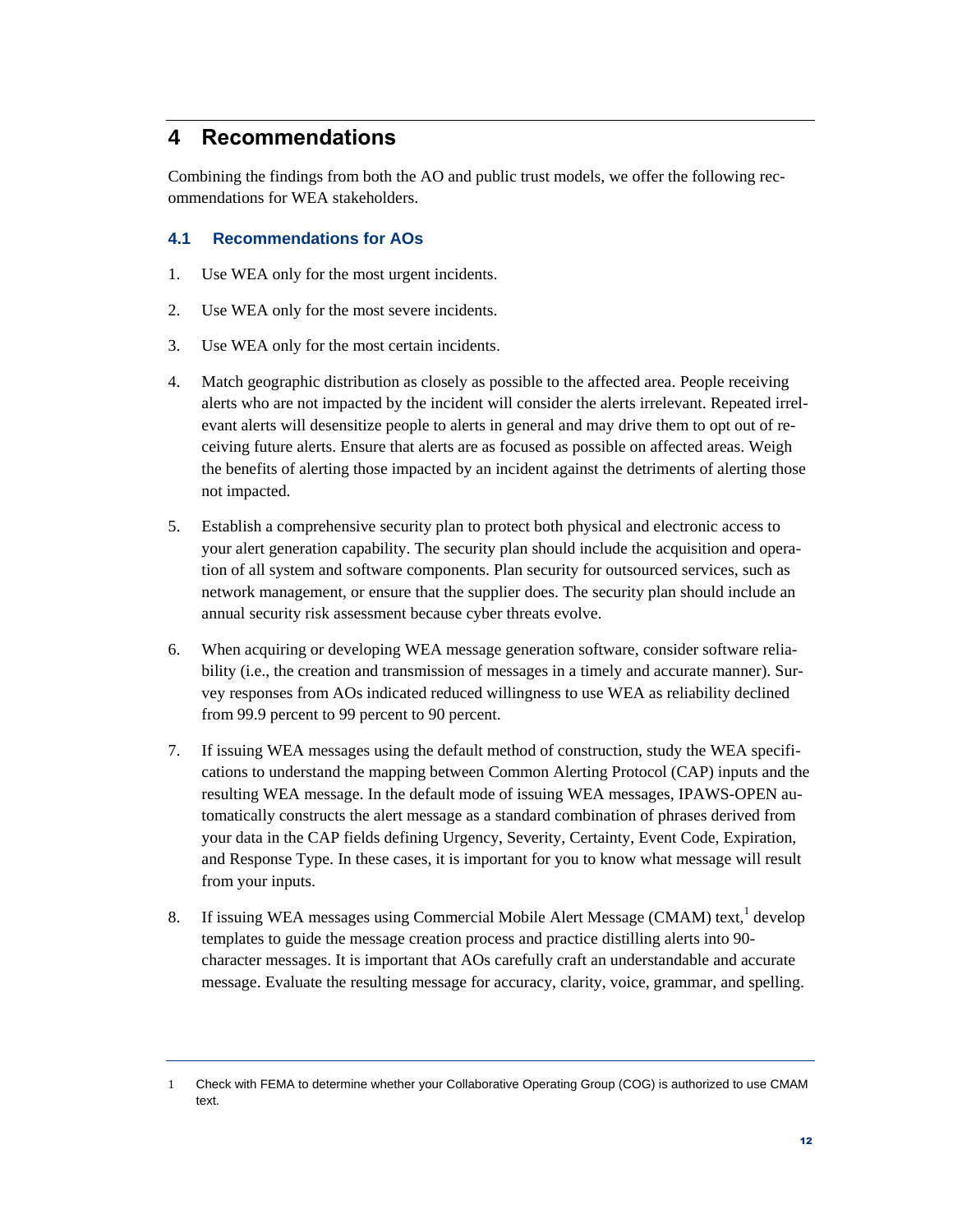- 9. Ensure that AOs can perform the processes to decide to issue a WEA message, to approve the issuance, and to compose and transmit the message in a time frame consistent with the alert urgency.
- 10. Monitor public feedback after issuing a WEA message. Hold after-action review sessions to assess the effectiveness of the alerting process and the outcome of the alerting action. Use this information to drive improvements in the alerting process.
- 11. Ensure that messages include clear statements of the action that recipients should take. If you use the default mode of message construction, this is automatically provided by IPAWS-OPEN. If you construct the message using CMAM text, be sure to include this information.
- 12. When possible, include an explanation of why the specified action is needed. This increases the likelihood that alert recipients will understand, believe, and act on the message. If you use the default mode of message construction, no mechanism is available to include this information. However, if you construct the message using CMAM text, be sure to incorporate this information.
- 13. Be aware of the language demographics within your alerting area. Alert recipients are more likely to respond to a message written in their primary language than in an alternative language, even if they understand the alternative language. If you use the default mode of message construction, no mechanism is available to include information in any language other than English. However, if you construct the message using CMAM text, consider issuing the alert in the language most suitable for the target population. For mixed populations, you may want to issue multiple alerts in multiple languages.
- 14. Coordinate your alerting activities with neighboring and overlapping jurisdictions. Within your jurisdiction, multiple agencies may have alerting authorities and responsibilities (e.g., municipal EMA, county EMA, state EMA, and NWS). Meet with these agencies and establish clear guidelines for determining who will issue alerts. Also, establish communications channels to coordinate with surrounding jurisdictions. In many cases, alerts issued in one jurisdiction may bleed over into neighboring ones. Notify neighboring jurisdictions when you issue an alert to enable them to propagate that alert throughout their jurisdiction, if appropriate, or to address the public response to your alert.

#### <span id="page-16-0"></span>**4.2 Recommendations for FEMA and CMSPs**

- 1. Consider reducing the required geotargeting resolution to an area smaller than a county or Federal Information Processing Standards (FIPS) code. Many CMSPs already support finer resolution; however, until all CMSPs in an area do so, AOs cannot rely on this improved resolution.
- 2. Ensure that IPAWS-OPEN and the WEA service operate reliably (i.e., transmit messages in a timely and accurate manner). Survey responses from AOs indicated reduced willingness to use WEA as reliability declined from 99.9 percent to 99 percent to 90 percent.
- 3. Consider supporting alternative languages in the alerting process. Currently, AOs that generate alerts using CMAM text can issue alerts in languages suited to the demographics of the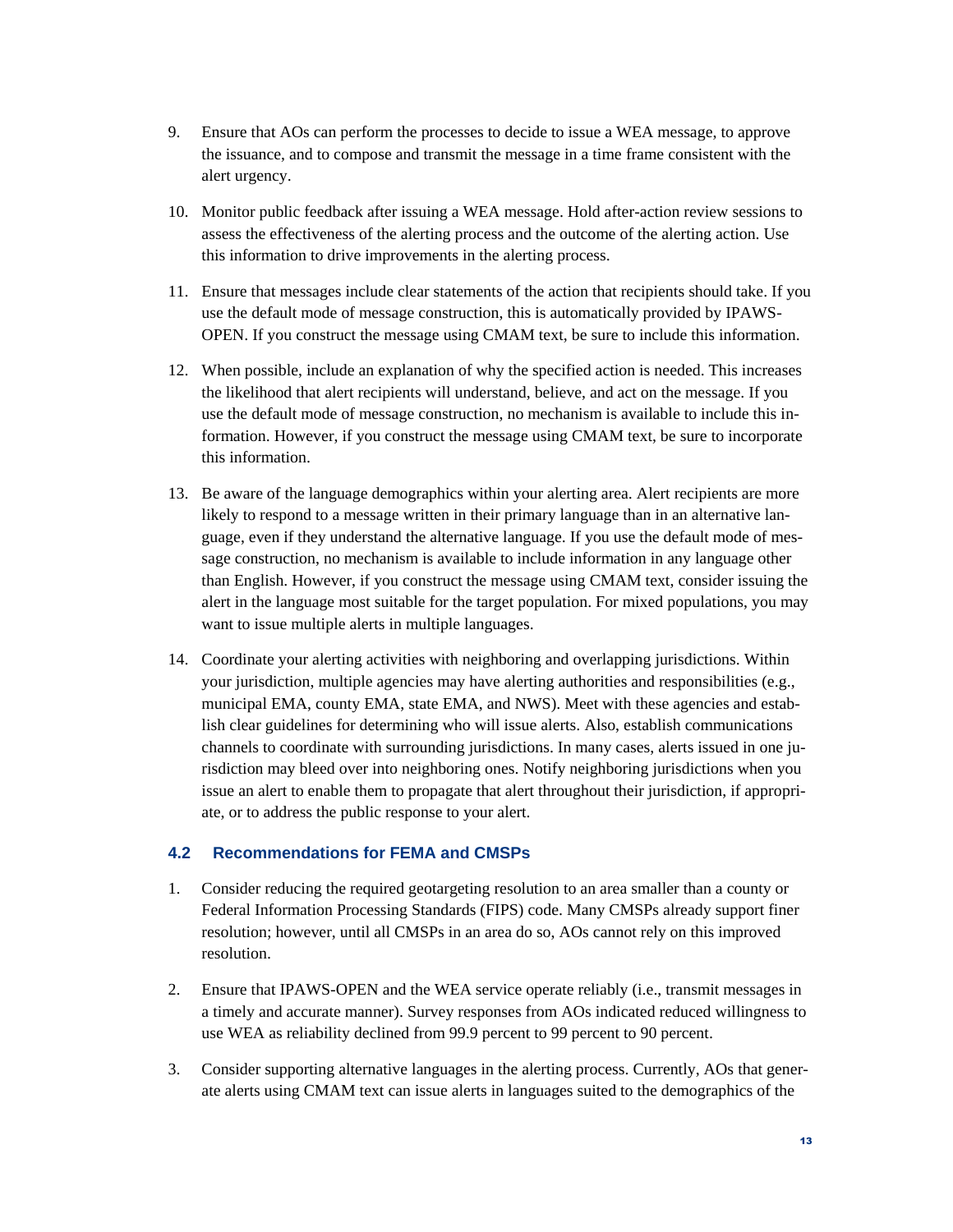alerted area. However, alerts generated by IPAWS-OPEN in response to AOs' CAP inputs can only be issued in English. Enabling AOs to choose among several common languages for these messages may enhance public receptiveness and response.

## <span id="page-17-0"></span>**4.3 Recommendations for Suppliers of Emergency Management and Alerting Software**

- 1. Incorporate adequate security into alert generation products. During development, reduce the risk of vulnerabilities by considering how the system and software could be compromised. Document a product's security controls and processes. In addition, always validate all user input. Designing the software to authenticate users and control their actions is preferable to using authentication information that other components provide. Ensure that access to sensitive data, such as an IPAWS-OPEN digital certificate, is securely managed.
- 2. Consider developing and offering a capability that enables incident field commanders to remotely access alert generation software through secure mobile communications links. Effective integration of this capability with alert generation product security is important to AOs' use.
- 3. Ensure that alert generation software operates reliably (i.e., creates and transmits messages in a timely and accurate manner). Survey responses from AOs indicated reduced willingness to use WEA as reliability declined from 99.9 percent to 99 percent to 90 percent.
- 4. Consider integrating WEA message generation capabilities with other products that have emergency management and alert generation capabilities. Such integration maximizes AOs' familiarization with the alert generation process and aids AOs in maintaining necessary competencies for the infrequently used WEA capability.
- 5. Ensure that AOs can compose and transmit WEA messages in a timeframe consistent with the alert urgency.
- 6. For WEA messages generated using the default method of construction (i.e., IPAWS-OPEN automatically constructs the alert message as a standard combination of phrases derived from AO data in the CAP fields defining Urgency, Severity, Certainty, Event Code, Expiration, and Response Type), ensure that your software provides feedback to AOs showing them the actual message that IPAWS-OPEN will construct in response to the CAP inputs provided.
- 7. For WEA messages generated using CMAM text,<sup>2</sup> provide the capability for AOs to use templates to guide the message creation process. Also provide tools to check message accuracy, clarity, voice, grammar, and spelling.

2 Check with FEMA to determine whether your COG is authorized to use CMAM text.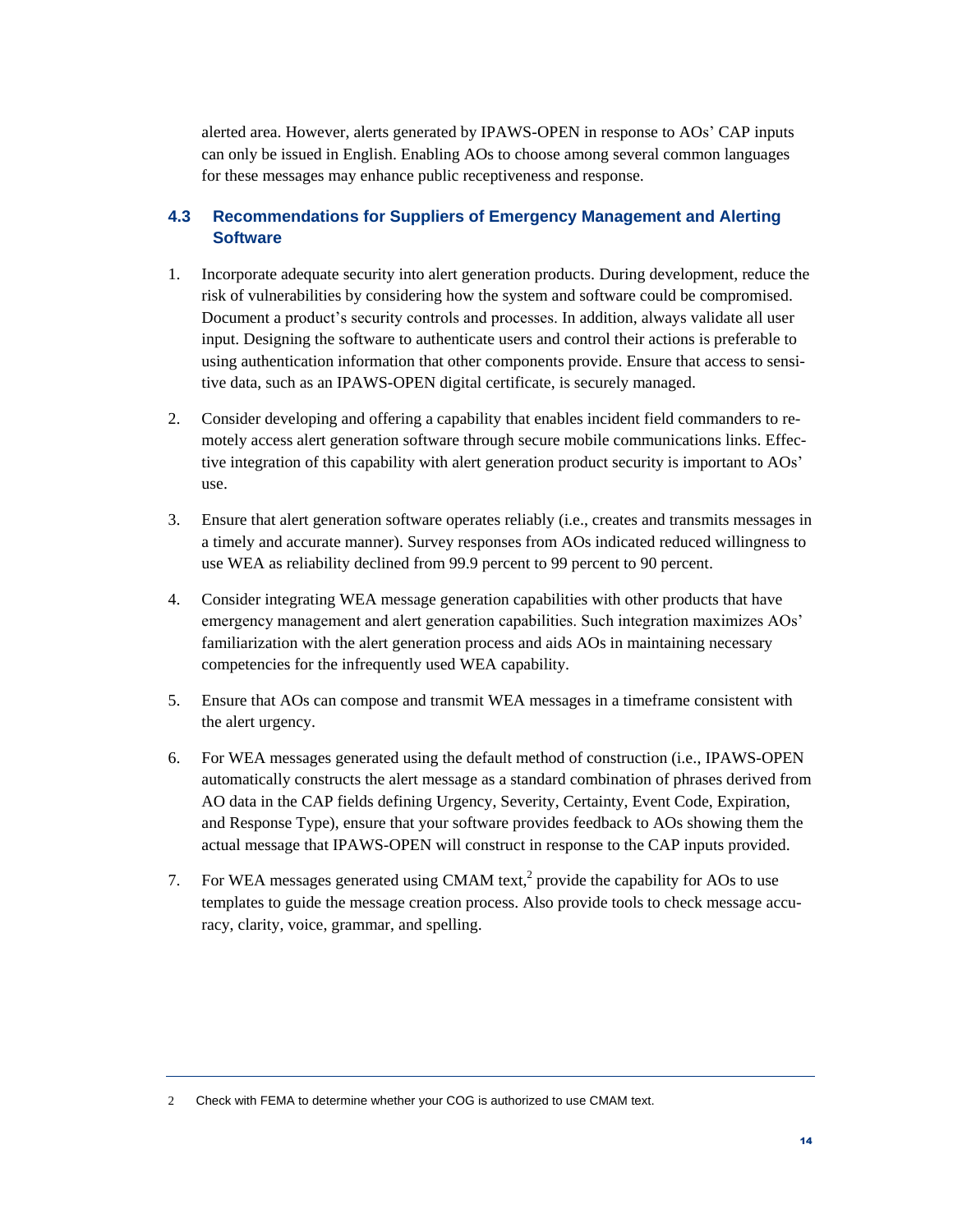8. Consider supporting alternative languages in the alerting process. Currently, alerts generated by IPAWS-OPEN in response to AOs' CAP inputs can only be issued in English. However, AOs that generate alerts using CMAM text could issue these alerts in languages suited to the demographics of the alerted area. Ensure that message generating software supports alert generation in selected alternative languages. Include tools to check message accuracy, clarity, voice, grammar, and spelling.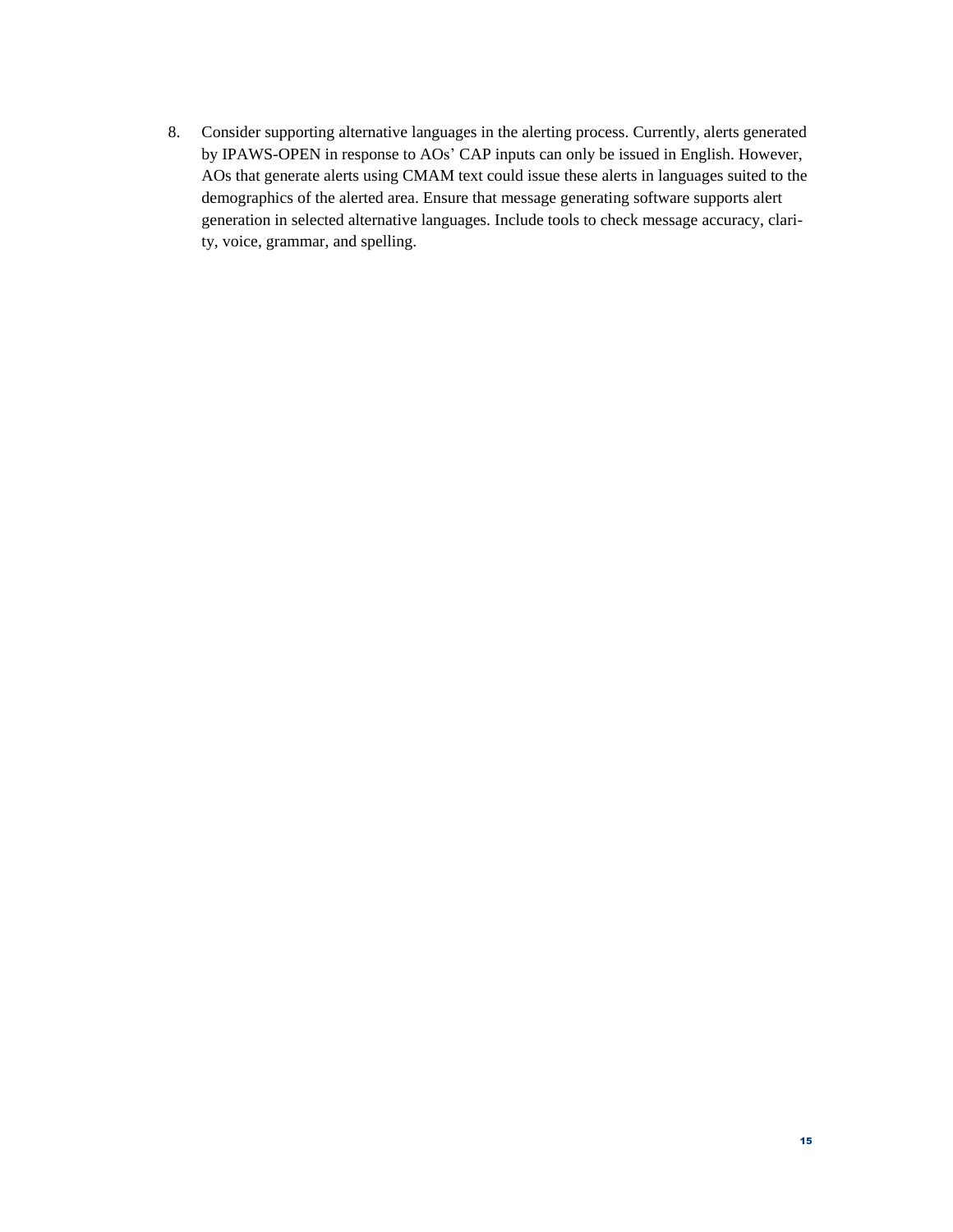## <span id="page-19-0"></span>**Appendix A Alert Originator Trust Factor Summary Descriptions**

| <b>Factor</b>              | <b>Definition</b>                                                                                                                                                                                                                    |
|----------------------------|--------------------------------------------------------------------------------------------------------------------------------------------------------------------------------------------------------------------------------------|
| Accuracy                   | The ability of the WEA system to disseminate correct alert information to intended<br>recipients                                                                                                                                     |
| After-action review data   | Knowledge resulting from in-house review and analysis of prior WEA message dis-<br>seminations                                                                                                                                       |
| Alert frequency            | The number of WEA messages issued within a given period of time                                                                                                                                                                      |
| Appropriateness            | The degree to which WEA provides an alerting solution that is appropriate to the<br>event                                                                                                                                            |
| Authority                  | Permission and prerogative of the AO to issue the alert                                                                                                                                                                              |
| Availability               | The degree to which the WEA system is capable of being used when needed to<br>issue an alert                                                                                                                                         |
| Certainty                  | The verifiability that the associated event justifies a WEA message                                                                                                                                                                  |
| Cross-system integration   | The ability of the WEA service to work in conjunction with other emergency man-<br>agement systems                                                                                                                                   |
| <b>Effectiveness</b>       | The degree to which the WEA service accomplishes its intended purpose                                                                                                                                                                |
| Geographic breadth         | The size and location of the geographic region impacted by the emergency event is<br>consistent with WEA capabilities                                                                                                                |
| Historical system feedback | Information from the WEA service regarding prior performance (e.g., dissemination<br>time, alert geolocation data)                                                                                                                   |
| Location accuracy          | The ability of the WEA service to disseminate alerts to the defined locations                                                                                                                                                        |
| Magnitude of effort        | The amount of time and work needed to issue the alert                                                                                                                                                                                |
| Message accuracy           | The ability of the WEA service to disseminate alerts with the message content in-<br>tended by the AO                                                                                                                                |
| Message understandability  | The ability to convey necessary information within the constraints of the WEA mes-<br>sage                                                                                                                                           |
| Practice                   | The exercising of skills needed to operate the WEA service effectively                                                                                                                                                               |
| Public awareness/outreach  | The establishment of prior awareness and public education regarding WEA services                                                                                                                                                     |
| Public feedback history    | Information received from the public regarding prior WEA messages (e.g., "thanks<br>for warning me," "don't wake me at night")                                                                                                       |
| Real-time system feedback  | Information from the WEA service reporting the status of the current WEA message<br>dissemination process (e.g., message delivered, message rejected)                                                                                |
| Remote/portable access     | The ability of AOs to generate WEA messages from remote locations                                                                                                                                                                    |
| Responsibility             | The AO's obligation and authority to issue the alert (i.e., is it clear that the responsi-<br>bility and authority to issue the alert resides with the EMA, or could other organiza-<br>tions be responsible for issuing the alert?) |
| Security                   | The degree of confidence that the WEA service is robust against attempted cyber<br>attacks (e.g., spoofing, tampering, denial-of-service attacks)                                                                                    |
| Severity                   | The degree of impact associated with an event is consistent with WEA usage                                                                                                                                                           |
| Skills/competencies        | The aptitude and capability to operate the WEA service effectively                                                                                                                                                                   |
| System accessibility       | The ability of AOs to gain access and admittance to the WEA service when and<br>where desired                                                                                                                                        |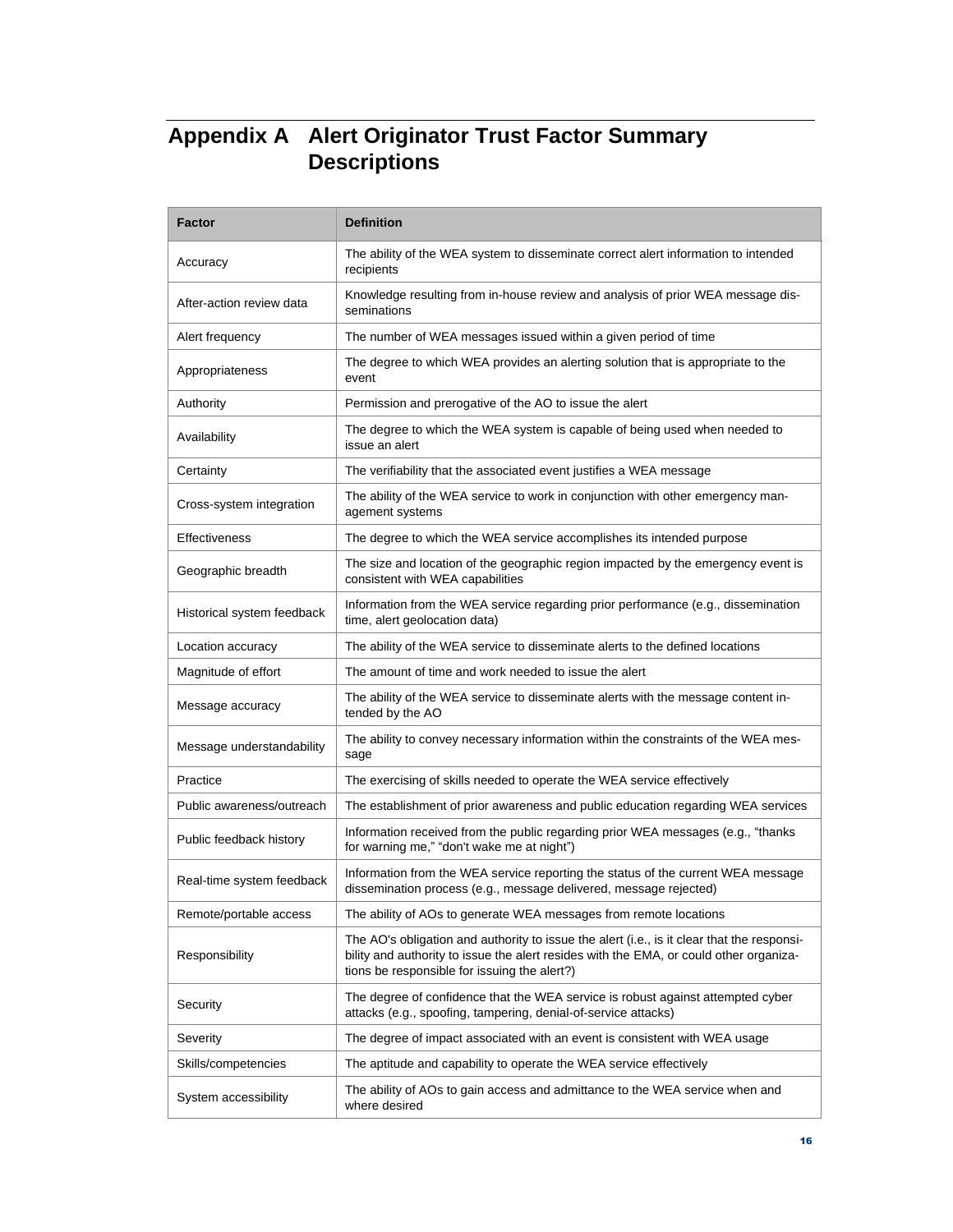| <b>Factor</b>      | <b>Definition</b>                                                                                              |
|--------------------|----------------------------------------------------------------------------------------------------------------|
| System ease of use | The facility (or difficulty) with which AOs may use the WEA service to issue alerts                            |
| System feedback    | The quality and value of information describing system function that the WEA service<br>provides to the AO     |
| System readiness   | The degree to which the WEA service is operable and ready for use when needed                                  |
| System reliability | The degree to which AOs may depend on the WEA system to operate correctly<br>when needed                       |
| Templates          | The availability of predefined formats and information to accelerate and ease the<br>process of alert issuance |
| <b>Timeliness</b>  | The ability of the WEA service to disseminate a WEA message within a suitable time<br>frame                    |
| Time of day        | The time of day (e.g., waking hours, middle of the night) when the EMA will issue the<br>alert                 |
| Training           | The creation of skills, competencies, and knowledge for AOs                                                    |
| Understanding      | The knowledge of the operational characteristics of the WEA service                                            |
| Urgency            | The degree of immediacy associated with an event is consistent with WEA usage                                  |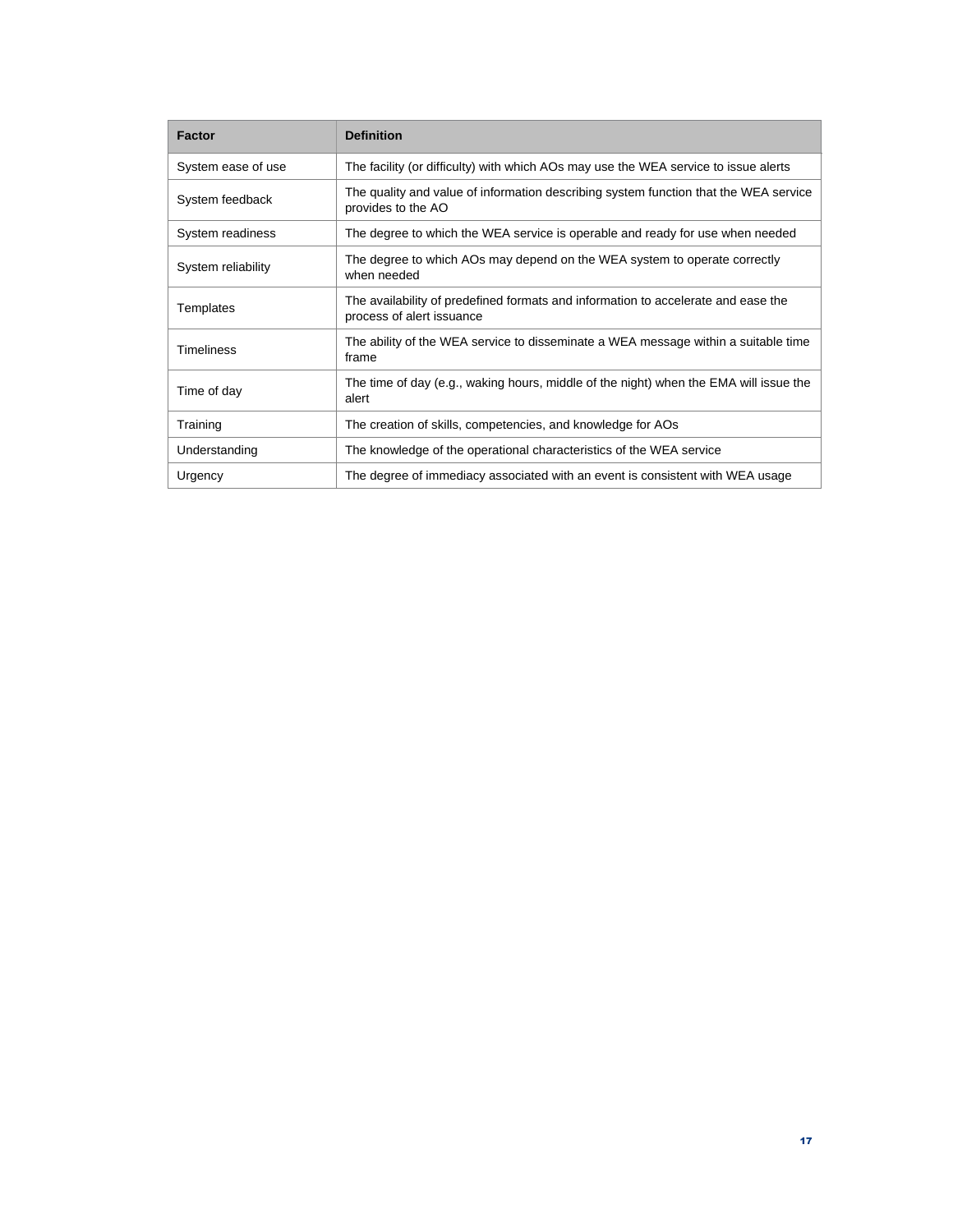## <span id="page-21-0"></span>**Appendix B Public Trust Factor Summary Descriptions**

| Factor                                     | <b>Description</b>                                                                                                                                               |  |  |
|--------------------------------------------|------------------------------------------------------------------------------------------------------------------------------------------------------------------|--|--|
| Acting                                     | Recipient takes action stated in the alert                                                                                                                       |  |  |
| Action to take                             | A definitive statement of action that recipients should take                                                                                                     |  |  |
| Alert source                               | The governmental tier of the sender (i.e., local, county, state, federal)                                                                                        |  |  |
| Alerts viewed as spam                      | Alerts are prejudged as spam                                                                                                                                     |  |  |
| Believing                                  | Recipient accepts the alert as true                                                                                                                              |  |  |
| Clarity of message spelling<br>and grammar | The degree to which an alert is free of grammar and spelling errors                                                                                              |  |  |
| Confirmation via social<br>media           | Information contained in the alert is disseminated by others through social media<br>networks such as Facebook and Twitter                                       |  |  |
| Easy additional follow-us<br>mechanisms    | Ease of obtaining additional information from the sender via other communications<br>channels                                                                    |  |  |
| Explanation of what has<br>happened        | A definitive statement of the event that has precipitated the alert                                                                                              |  |  |
| Explanation of why I<br>should act         | A justification for the action stated in the alert                                                                                                               |  |  |
| Frequency                                  | The time rate at which alerts are received (e.g., alerts per month)                                                                                              |  |  |
| Hearing                                    | Recipient receives and reads the alert                                                                                                                           |  |  |
| History of final communica-<br>tion        | Issuance of a final communication (e.g., all-clear notice) at the end of the event                                                                               |  |  |
| History of relevance                       | The applicability of previously received alerts to the recipient                                                                                                 |  |  |
| Lead time provided                         | The amount of time between the issuance of the alert and the moment when recipi-<br>ents must take action                                                        |  |  |
| Local jurisdictions act un-<br>coordinated | The level of cooperation between senders within a region, as evidenced by avoid-<br>ance of redundant alerting, agreement between alerts, etc.                   |  |  |
| Message in primary lan-<br>guage           | Alert is provided in the primary language of the receiver                                                                                                        |  |  |
| Opt-out rate                               | The percentage of alert receivers who choose to disable the receipt of future alerts                                                                             |  |  |
| Public awareness of WEA                    | Public knowledge of WEA prior to issuance of an alert, developed through outreach<br>via media channels (TV news reports, radio news reports, newspaper stories) |  |  |
| Redundancy of alerting                     | Information contained in the alert is also available through other channels such as<br>TV and radio news                                                         |  |  |
| Relevance                                  | Applicability of the alert to the receiver: Does it affect the receiver's current location?<br>Is it received at the appropriate time?                           |  |  |
| Time window to act                         | A definitive statement of when the recipient should take the actions stated in the alert                                                                         |  |  |
| Type of alert                              | Presidential, Imminent Threat, or America's Missing: Broadcast Emergency Re-<br>sponse (AMBER)                                                                   |  |  |
| Understanding                              | Recipient comprehends the information provided in the alert                                                                                                      |  |  |
| Where to go for more in-<br>formation      | A definitive statement of places to seek additional information regarding the event<br>precipitating the alert                                                   |  |  |
| Who should act                             | A definitive statement of which recipients should take the actions stated in the alert                                                                           |  |  |